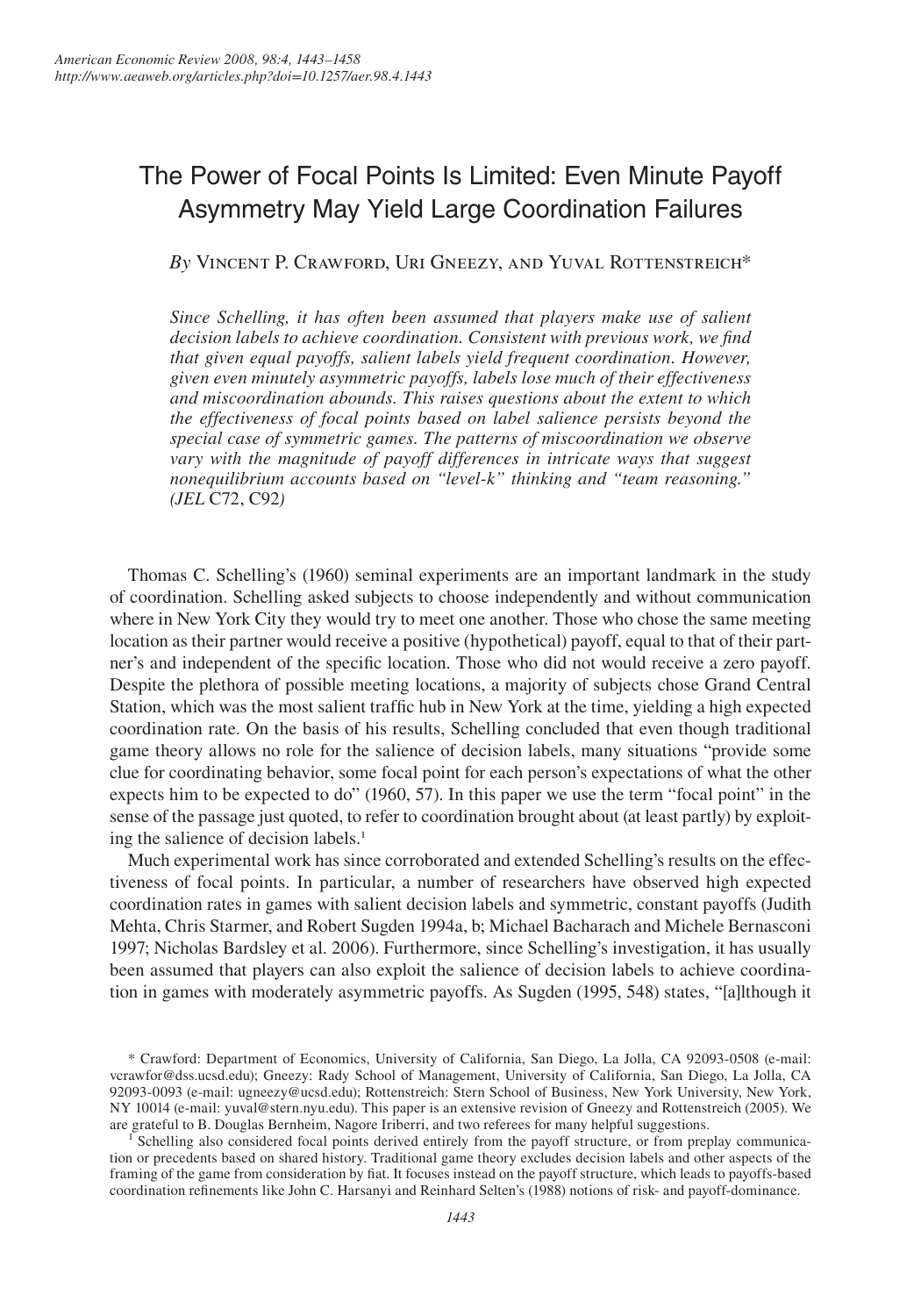is crucial to the concept of a focal point that the players have some degree of common interest, focal-point reasoning seems to be applicable to games in which there are also conflicts of interest—provided those conflicts are not too great." Schelling himself suggested that labels would have a strong influence, even in what he called situations of "divergent interests." Nevertheless, to our knowledge, the robustness of focal points to payoff asymmetries has not been tested.<sup>2</sup>

This paper reports experiments that compare responses (between subjects) to coordination games with symmetric, constant payoffs ("symmetric games" from now on) and closely related games with asymmetric payoffs ("asymmetric games"), in the latter case with or without salient decision labels.<sup>3</sup> Although learning may converge to equilibrium over time, we study subjects' initial responses, which reveal their strategic thinking most clearly. Each subject participated in only one of our treatments, and played its game only once.

The asymmetric games in our main ("*X*-*Y*," described below) treatments have payoff structures like Battle of the Sexes. As in Battle of the Sexes, the decisions have a commonly understood labeling whose implications for salience ("label salience," which we assume favors the same decision for both player roles) reinforce the intrinsic salience of the game's payoffs ("payoff salience") in one player role, but oppose it in the other. For example, in Battle of the Sexes, assuming the stereotypical preferences, payoff salience favors ballet for the woman but fights for the man. Thus, in a society in which the label "ballet" is more salient than "fights" (for both men and women), label salience reinforces payoff salience for women but opposes it for men.

Our analysis begins with a pilot experiment using a game we call *Chicago Skyscrapers*, meant to mimic the most important features of Schelling's New York example while allowing us to examine the robustness of his findings to payoff asymmetries. Thus, following Schelling, we asked participants to consider hypothetical payoffs in this game (the experiments we report later all used real payoffs). In particular, in each of three treatments, University of Chicago students were asked to choose, independently, between two locations, the *Sears Tower*, which is one of the tallest buildings in the world and a recognizable Chicago landmark, and the little-known *AT&T Building* across the street from the Sears Tower. If a matched pair of subjects both chose *Sears Tower*, Player 1 (henceforth "P1") would receive \$*a* and Player 2 ("P2") would receive \$*b*; if both chose *AT&T* the assignment of payoffs to players would be reversed; and if the subjects chose different locations, neither would receive anything. One of our *Chicago Skyscrapers* treatments implemented a symmetric game with  $a = b = $100$ ; a second implemented a minutely asymmetric game in which  $a = $100$  and  $b = $101$ ; and a third implemented a moderately asymmetric game with  $a = $100$  and  $b = $110$ .

In the symmetric treatment, as anticipated, 90 percent of our 60 subjects (pooled across player roles, as their symmetry suggests) chose the label salient *Sears Tower*, thereby achieving an expected coordination rate of 82 percent. In the minutely asymmetric treatment, by contrast, *Sears Tower* lost much of its power as a focal point. Only 60 percent of 99 subjects chose *Sears* 

<sup>3</sup> All of our games have payoff structures that are symmetric across player roles. We use "asymmetric" to refer to the relation between payoffs and labeling, as explained below.

<sup>&</sup>lt;sup>2</sup> The alternative sources of focal points mentioned in footnote 1 have been studied experimentally. Russell W. Cooper et al. (1990); John B. Van Huyck, Raymond C. Battalio, and Richard O. Beil (1990, 1991) (see also Crawford 1995); and Paul G. Straub (1995) studied coordination via payoffs-based notions, including risk- and payoff-dominance. Cooper et al. (1989, 1992a); Van Huyck, Ann B. Gillette, and Battalio (1992), and Jordi Brandts and W. Bentley MacLeod (1995) studied preplay communication or mediation via cheap talk. Brandts and Charles Holt (1993), Gerard Cachon and Colin F. Camerer (1996), Van Huyck, Battalio, and Beil (1993) (see also Crawford and Bruno Broseta 1998), and Andreas Blume and Gneezy (2002) studied coordination via forward induction. Van Huyck, Battalio, and Beil (1990, 1991), Crawford (1995), Van Huyck, Battalio, and Frederick W. Rankin (1997), Van Huyck, Joseph Cook, and Battalio (1997), and Camerer and Teck-Hua Ho (1998) studied coordination via learning. Blume and Gneezy (2002) studied coordination via historical precedent generated endogenously within a relationship, testing Crawford and Hans Haller's (1990) and Blume's (2000) theory of optimal coordination in repeated games. Crawford (1997, 1998) and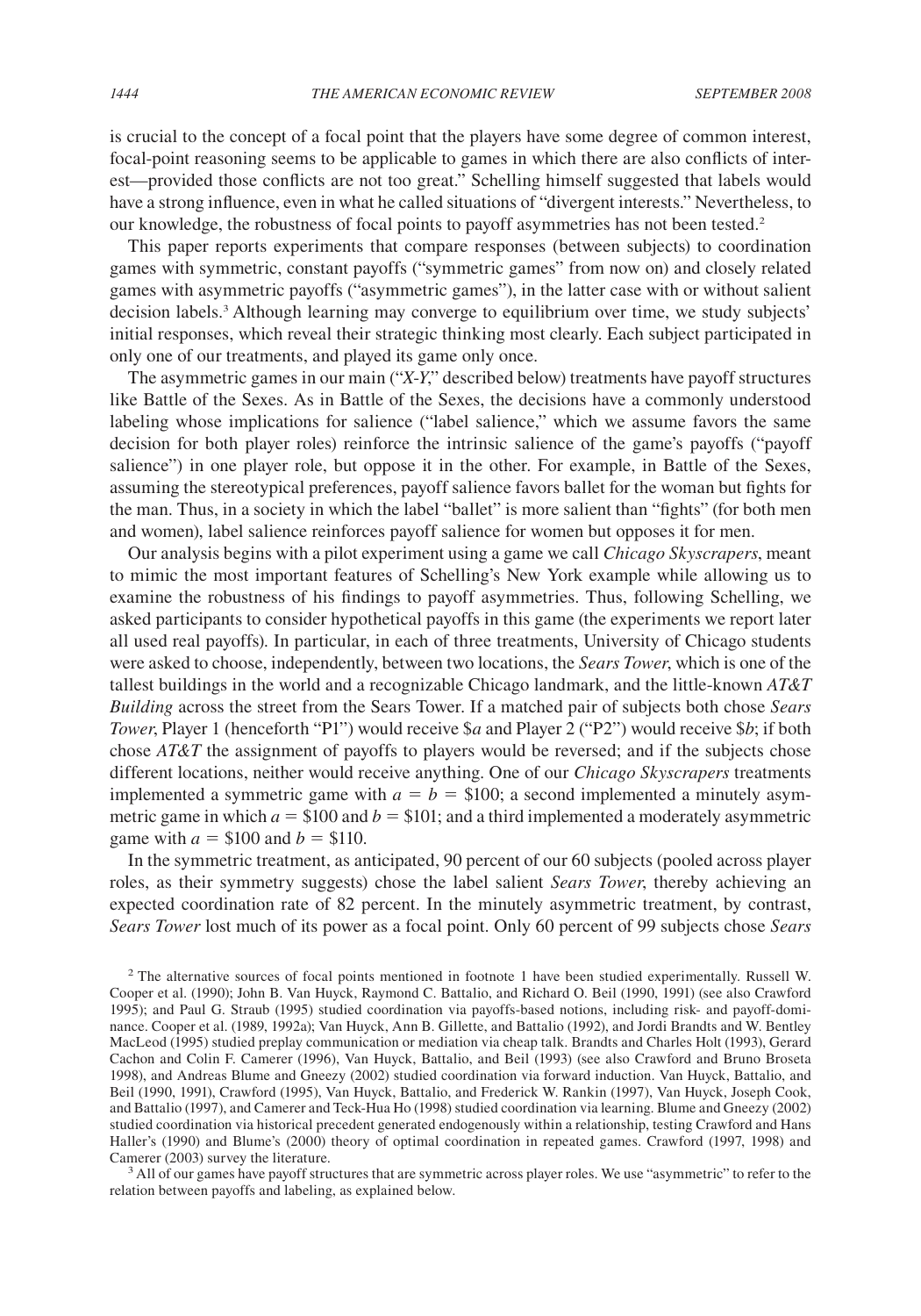|                                                   |                |       | P <sub>2</sub> |  |
|---------------------------------------------------|----------------|-------|----------------|--|
|                                                   | P <sub>1</sub> | X     | Y              |  |
| Symmetric, Labeled ("SL")                         | X              | 5.5   | 0,0            |  |
|                                                   | Y              | 0.0   | 5.5            |  |
| Asymmetric, Slight Asymmetry, Labeled ("ASL")     | X              | 5,5.1 | 0,0            |  |
|                                                   | Y              | 0.0   | 5.1, 5         |  |
| Asymmetric, Moderate Asymmetry, Labeled ("AML")   | X              | 5.6   | 0,0            |  |
|                                                   | Y              | 0,0   | 6,5            |  |
| Asymmetric, Large Asymmetry, Labeled ("ALL")      | X              | 5.10  | 0,0            |  |
|                                                   | Y              | 0.0   | 10, 5          |  |
| Asymmetric, Slight Asymmetry, Unlabeled ("ASU")   | X              | 5.5.1 | 0,0            |  |
|                                                   | Y              | 0,0   | 5.1, 5         |  |
| Asymmetric, Moderate Asymmetry, Unlabeled ("AMU") | Χ              | 5.6   | 0,0            |  |
|                                                   | Y              | 0.0   | 6,5            |  |

Table 1—*X*-*Y* Games

*Tower*, 58 percent of the 50 subjects whose payoff for coordinating there was \$101 and 61 percent of the 49 subjects whose payoff was \$100. Subjects in the minutely asymmetric treatment therefore achieved an expected coordination rate of 52 percent, only slightly higher than the approximately 50 percent rate in a mixed-strategy equilibrium. In the moderately asymmetric treatment, *Sears Tower* lost even more of its focal power. Only 48 percent of 58 subjects chose *Sears Tower*, 47 percent of the 30 subjects whose payoff for coordinating there was \$110 and 50 percent of the 28 subjects whose payoff was \$100. These subjects again achieved an expected coordination rate of about 50 percent.

In sum, as in previous experiments, focal points based on label salience yielded high coordination rates in symmetric games, where payoff salience is neutral. But in asymmetric games label salience was no longer effective, and even minute payoff asymmetries yielded pronounced coordination failures. These results raise questions about the extent to which the effectiveness of focal points based on label salience persists beyond the special case of symmetric games. To frame the issue, imagine that subjects in the minutely asymmetric *Chicago Skyscrapers* game had been told (correctly) that ignoring the trivial payoff differences and trying to find a clue that would allow them to maximize the probability of coordination was the best way to maximize their expected earnings. Our results for the symmetric game suggest that they would then have chosen *Sears Tower* with high frequency and achieved much higher earnings. But left on their own, they did not ignore the payoff differences. Instead, they seemed to ignore the labels, even though this led to frequent miscoordination. Why didn't subjects "freely dispose" of the negligible payoff asymmetry and use the salience of *Sears Tower* to coordinate?

To answer this question and to examine whether our *Chicago Skyscrapers* finding that payoff asymmetries interfere with focal points extends to other settings, we studied the impact of label salience in symmetric and asymmetric games in more detail and propose a theory to explain this result. We next ran an experiment analogous to *Chicago Skyscrapers* but with paid subjects. We ran six such treatments, some with abstract decision labels, *X* and *Y*, and some not, with varying payoff differences, and each with a separate subject group (Table 1). In the "labeled *X*-*Y*" treatments, if a matched pair of subjects both chose *X*, P1 would receive \$*a* and P2 \$*b*; if both subjects chose *Y*, the assignment of payoffs to players would be reversed; and if the subjects chose decisions with different labels, neither would receive anything. In the corresponding "unlabeled" treatments, subjects chose between allocations that were described simply as "P1 receives \$*a* and P2 receives \$*b*" and "P1 receives \$*b* and P2 receives \$*a*," with no reference to *X* and *Y*. If a pair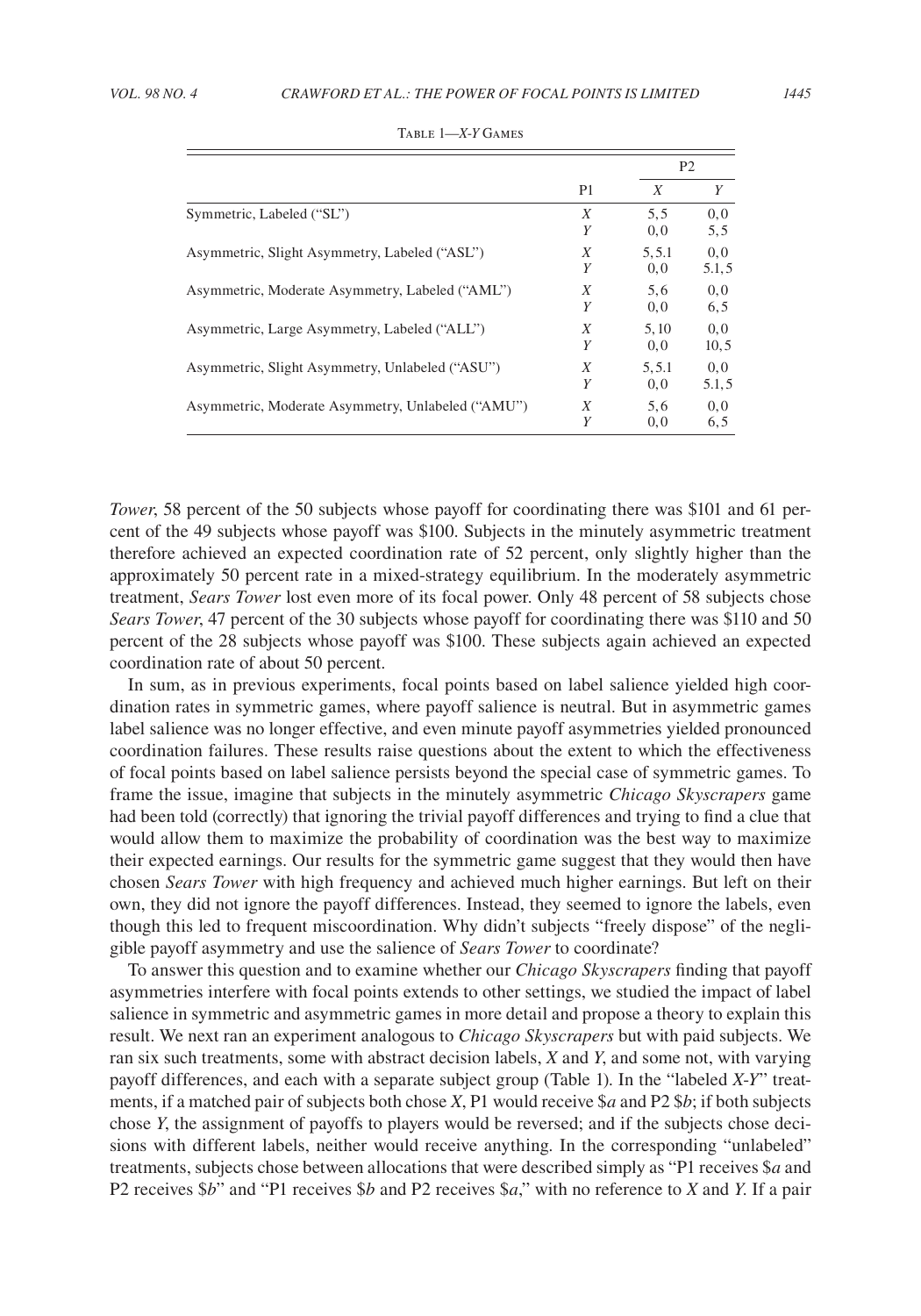|                                                                                                                         | Symmetric<br>labeled<br>(SL)           | Asymmetric<br>slight<br>labeled<br>(ASL) | Asymmetric<br>moderate<br>labeled<br>(AML) | Asymmetric<br>large<br>labeled<br>(ALL)  | Asymmetric<br>slight<br>unlabeled<br>(ASU) | Asymmetric<br>moderate<br>labeled<br>(AMU) |
|-------------------------------------------------------------------------------------------------------------------------|----------------------------------------|------------------------------------------|--------------------------------------------|------------------------------------------|--------------------------------------------|--------------------------------------------|
| Payoffs for<br>coordinating on " $X$ " or<br>its analog (lower P1<br>payoff, higher P2<br>payoff) in unlabeled<br>games | \$5, \$5                               | \$5, \$5.10                              | \$5, \$6                                   | \$5,\$10                                 | \$5, \$5.10                                | \$5, \$6                                   |
| Payoffs for coordinating<br>on "Y" or its analog in<br>unlabeled games                                                  | \$5, \$5                               | \$5.10, \$5                              | \$6,\$5                                    | \$10, \$5                                | \$5.10, \$5                                | \$6,\$5                                    |
| N                                                                                                                       | 50 (P1s and<br>P <sub>2s</sub> pooled) | 23 P <sub>1s</sub><br>25 P <sub>2s</sub> | 30 P <sub>1s</sub><br>31 P <sub>2s</sub>   | 11 P <sub>1s</sub><br>10 P <sub>2s</sub> | 24 P <sub>1s</sub><br>24 P <sub>2s</sub>   | 23 P <sub>1s</sub><br>23 P <sub>2s</sub>   |
| $N(\%)$ choosing "X"                                                                                                    | 38 (76%)<br>P1s and P2s                | 18 (78%) P1s<br>7(28%) P2s               | 10 (33%) P1s<br>19 (61%) P2s               | 4 (36%) P1s<br>$6(60\%)$ P <sub>2s</sub> | 15 (63%) P1s<br>9 (38%) P2s                | 9 (39%) P1s<br>14 (61%) P2s                |
| Expected coordination<br>rate (expected mixed-<br>strategy equilibrium<br>coordination rate)                            | 64%<br>$(50.0\%)$                      | 38%<br>$(50.5\%)$                        | 46%<br>$(49.6\%)$                          | 47%<br>$(44.4\%)$                        | 47%<br>$(50.5\%)$                          | 48%<br>$(49.6\%)$                          |
| Expected earnings P1s                                                                                                   | \$3.18                                 | \$1.90                                   | \$2.57                                     | \$3.64                                   | \$2.38                                     | \$2.62                                     |
| Expected earnings P2s                                                                                                   | \$3.18                                 | \$1.91                                   | \$2.51                                     | \$3.44                                   | \$2.38                                     | \$2.62                                     |

Table 2—Payoffs and Observed Play in the Six *X-Y* Treatments<sup>a</sup>

a P1s and P2s are theoretically poolable in SL because SL subjects could observe no difference in their roles.

chose the same allocation, that allocation was enforced; and if they chose different allocations, neither would receive anything.4

We anticipated that *X* would be more salient than *Y*, because "*X* marks the spot" and *X* precedes *Y* in the alphabet. Indeed, our *X*-*Y* results replicated the broad features of our *Chicago Skyscrapers* results. The coordination rate was almost as high in the labeled symmetric *X*-*Y* game ("SL" in Tables 1 and 2) as in the symmetric *Chicago Skyscrapers* game and in Schelling's (1960) and Mehta, Starmer, and Sugden's (1994a, b) similar treatments, with *X* enjoying almost the same label salience as *Sears Tower*. Nevertheless, despite the strong and beneficial influence of labels in the symmetric game, the coordination rate was again much lower in the labeled asymmetric games, with even minute payoff asymmetry yielding large coordination failures.

Thus, our *X-Y* games approximately replicated the dual pattern from our *Chicago Skyscrapers*  games of pronounced coordination under symmetry but frequent miscoordination under asymmetry. Moreover, payoff salient decisions were approximately equally frequent in each labeled *X-Y* asymmetric treatment and in its unlabeled counterpart, for both P1s and P2s. That is, asymmetric labeled games yielded play essentially equivalent to that in their unlabeled counterparts. This observation starkly highlights the notion that labels lose much of their effectiveness given asymmetry.

Our *X-Y* results had an additional surprising feature that did not show up clearly in our *Chicago Skyscrapers* treatments: the pattern of miscoordination reversed as the asymmetric *X-Y* games progressed from small to large payoff differences, with most subjects in both roles favoring their

<sup>4</sup> The instructions are provided in a Web Appendix (available at http://www.aeaweb.org/articles.php?doi=10.1257/ aer.98.4.1443). For convenience, we use the term "*X-Y*" to refer even to the unlabeled games. Our *X*-*Y* games were presented to subjects as "stories" involving payoffs, without matrix representations, to avoid distortion via uncontrolled presentation effects such as "top-left" bias.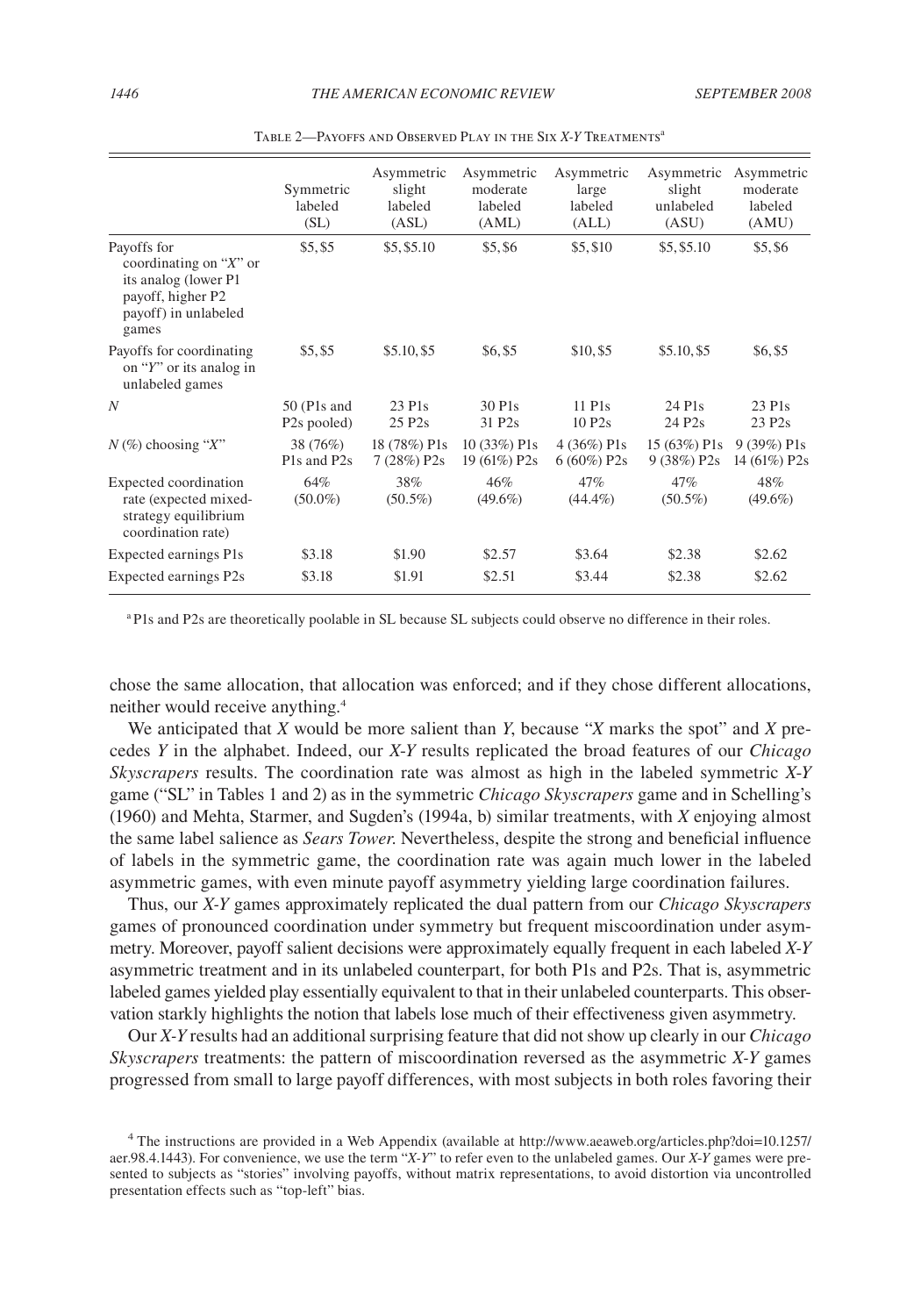partners' payoff salient decisions with minutely asymmetric payoffs but their own payoff salient decisions in the treatments with larger differences. As explained below, this reversal is an important clue to identifying a model that explains why payoff asymmetry so sharply limits the power of focal points in our *Chicago Skyscrapers* and *X-Y* treatments.

Our main goal in this paper is to corroborate and report our finding that focal points based on salient labels may lose much of their power when label salience is opposed by payoff salience, however minute the payoff asymmetry on which it is based. We also explore the limits of this finding and begin to construct a theoretical explanation, as needed to assess its generality.

Our proposed theoretical explanation of subjects' responses to our *X-Y* treatments is a structural nonequilibrium model based on level-*k* thinking, a leading example of the kind of model needed to explain the reversal of the pattern of miscoordination with increasing payoff asymmetries. Level-*k* models have strong experimental support in describing initial responses to games in other settings. Our model builds on Crawford and Nagore Iriberri's (2007a) level-*k* analysis of the experimental results for "hide-and-seek" and related games with nonneutrally framed locations of Ariel Rubinstein and Amos Tversky (1993), Rubinstein, Tversky, and Dana Heller (1996), Rubinstein (1999), Barry O'Neill (1987), and Amnon Rapoport and Richard Boebel (1992).<sup>5</sup>

Like previous level-*k* models, our model allows behavior to be heterogeneous in a structured way. Specifically, we assume that players in either role follow one of two decision rules or *types* (as they are called in this literature), drawn from a common distribution. The types are called *L1* (*L* for "level") and *L2*. *L1* anchors its beliefs in a nonstrategic *L0* type and best responds to them. *L2* best responds to *L1*. The anchoring *L0* type represents *L1* players' beliefs about other players' instinctive reactions to label and payoff salience, *L2*'s beliefs about *L1*'s beliefs, and so on. *L1* and *L2* reflect players' strategic responses to their beliefs. Types *L1* and *L2* have accurate models of the game and are rational in that they choose best responses to beliefs. Their only departure from equilibrium is in replacing its perfect model of others' decisions with simplified models that avoid the complexity of equilibrium analysis.

In applications, the population type frequencies are treated as behavioral parameters, and are usually estimated econometrically from the current dataset or translated from previous work. The estimated distributions tend to be stable across games, with most weight on *L1* and *L2*. Thus, the anchoring *L0* type exists mainly in the minds of higher types. Here, we simplify by limiting the distribution to *L1* and *L2*, assuming the population frequencies of *L0* and *L3*, etc., are zero.

Although *L0* is assumed to have zero frequency, its specification is the main issue that arises in defining a level-*k* model and the key to the model's explanatory power. We assume that *L0* responds to both label and payoff salience, but with what we will call a "payoffs bias" that favors payoff over label salience, other things equal. Such an *L0*, with a behaviorally plausible mixture of *L1* and *L2* players, yields a model that gracefully explains the high coordination rates in our symmetric *X*-*Y* game, the much lower rates in our asymmetric games, the similarities in subjects' responses to asymmetric labeled games and their unlabeled counterparts, and the surprising reversal of the pattern of miscoordination with increasing payoff asymmetries.<sup>6</sup>

To further explore the limits of our finding that focal points based on salient labels may lose their power when label salience is opposed by payoff salience, we then consider a group of

<sup>&</sup>lt;sup>5</sup> We adapt Crawford and Iriberri's model of players' responses to label salience in zero-sum games with neutral payoffs to our coordination games with nonneutral payoffs and interactions between payoff and label salience. Crawford and Iriberri's (2007a) analysis builds, in turn, on level-*k* models of initial responses to games introduced by Dale O. Stahl, II, and Paul Wilson (1994, 1995) and Rosemarie Nagel (1995) and further developed by Ho, Camerer, and Keith Weigelt (1998); Michael Bacharach and Stahl (2000); Miguel Costa-Gomes, Crawford, and Broseta (2001); Camerer, Ho, and

Juin-Kuan Chong (2004); Ernan Haruvy and Stahl (2004); Gneezy (2005); and Costa-Gomes and Crawford (2006).<br><sup>6</sup> We focus on our X-Y games because the *Chicago Skyscrapers* games were played for hypothetical payoffs, but a similar level-*k* model would also track most of our *Chicago Skyscrapers* results.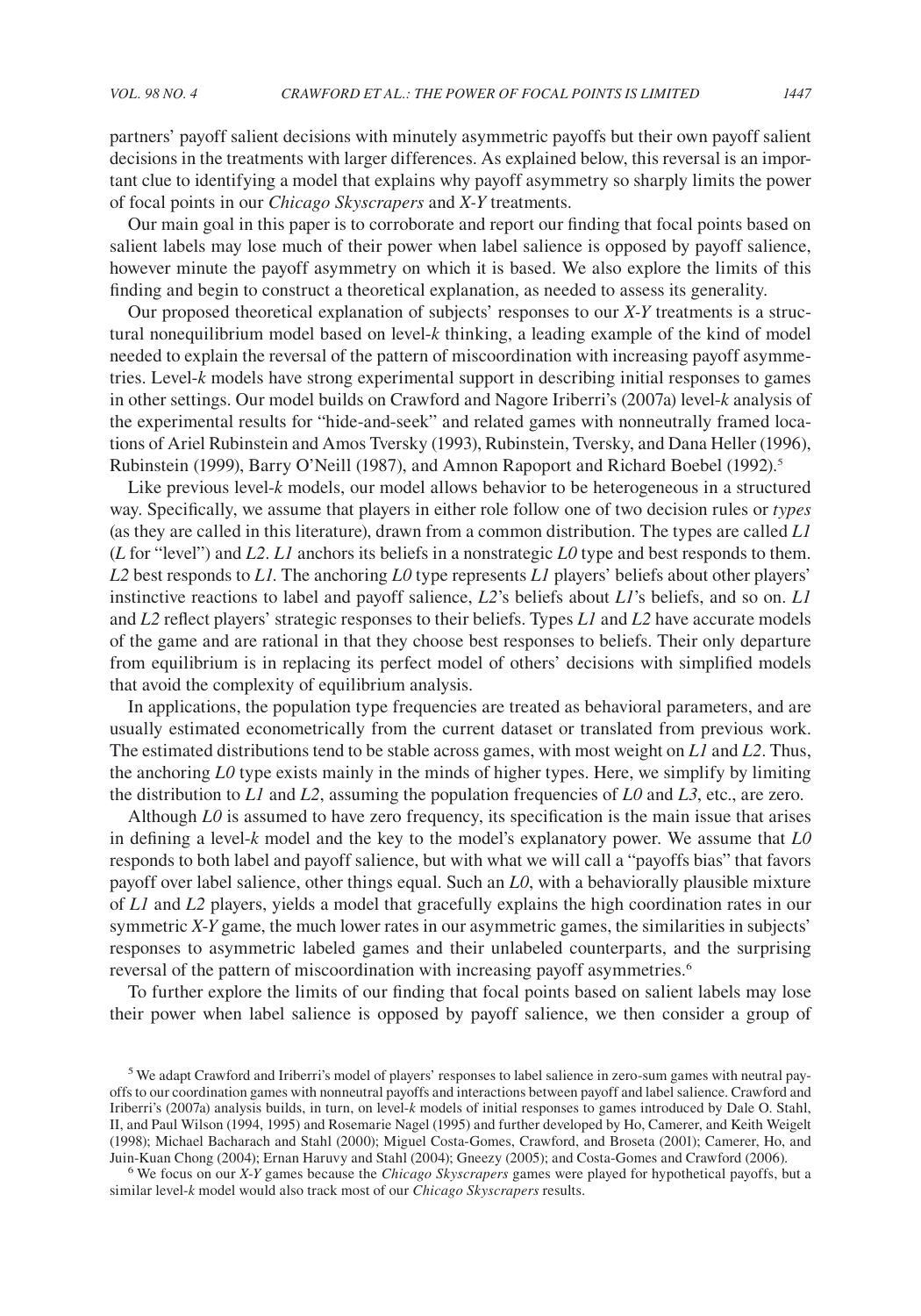

Figure 1. Visual Presentation Used in the Pie Game

games with different framing and a richer set of relationships between label and payoff salience, which we call *Pie* games. In these games, subjects are given a visual representation as in Figure 1, which includes two upper "pie slices" that are shaded (which we call *L* and *R*, respectively) and a bottom slice that is always unshaded (which we call *B*).7 Each of two players simultaneously selects one of the three slices. If the players select the same slice they each receive a positive payoff, but if they select different slices they receive nothing. We again vary the payoffs across eight symmetric and asymmetric treatments (Table 4).

Our results for *Pie* games generally replicate our *Chicago Skyscrapers* and *X-Y* finding that focal points based on salient labels are powerful with symmetric payoffs, but can lose their power with asymmetric payoffs when label salience is opposed by payoff salience. In most of our *Pie* treatments, a simple adaptation of the level-*k* model proposed for our *X*-*Y* games

yields a plausible explanation of most subjects' responses. In other *Pie* treatments, however, no sensible level-*k* account seems possible; and in some of these treatments focal points based on label salience remain powerful even with asymmetric payoffs.

We suggest that coordination can persist in such treatments with asymmetric payoffs because their structure facilitates appeal to a notion of collective rationality called "Schelling salience" or "team reasoning" (Crawford and Haller 1990; Mehta, Starmer, and Sugden 1994a, b; Sugden 1995; Bacharach and Bernasconi 1997; Bacharach 1999; Blume 2000; Bardsley et al. 2006). In this respect, our analysis parallels the analyses of Mehta, Starmer, and Sugden (1994a, b) and Bardsley et al. (2006), who found evidence of team reasoning in some of their treatments.

In team reasoning, players begin by asking themselves, independently, if there is a decision rule that would be better for both than individualistic rules, if both players followed the better rule. In our *Chicago Skyscrapers* and *X-Y* games, for instance, ignoring payoff salience and choosing according to label salience is such a rule, though, to reiterate we do not invoke team reasoning in our analysis of the results from those treatments. If there is such a better rule, players follow it; and if not they follow their usual individualistic rule.

Overall, our results suggest a synthesis of level-*k* thinking and team reasoning in which team reasoning supplements or supplants level-*k* thinking in some settings. Team reasoning is unhelpful in settings like our asymmetric unlabeled *X*-*Y* games. It is potentially helpful but does not emerge with any frequency in our experiments in most other settings, such as our asymmetric *X*-*Y* games (labeled or unlabeled) and most of our *Pie* games. But in some of our *Pie* games, the results seem explicable only via team reasoning. Although our results and analysis provide some guidance on what kinds of setting favor level-*k* thinking and what

*Note:* The letters *a* and *b* represent the payoffs to player 1 and 2, respectively, if both players coordinate on the same slice.

<sup>7</sup> This game is based on a game used in Andreas Blume and Gneezy's (2000) experimental test of Crawford and Haller's (1990) and Blume's (2000) theories of optimal learning in repeated coordination games.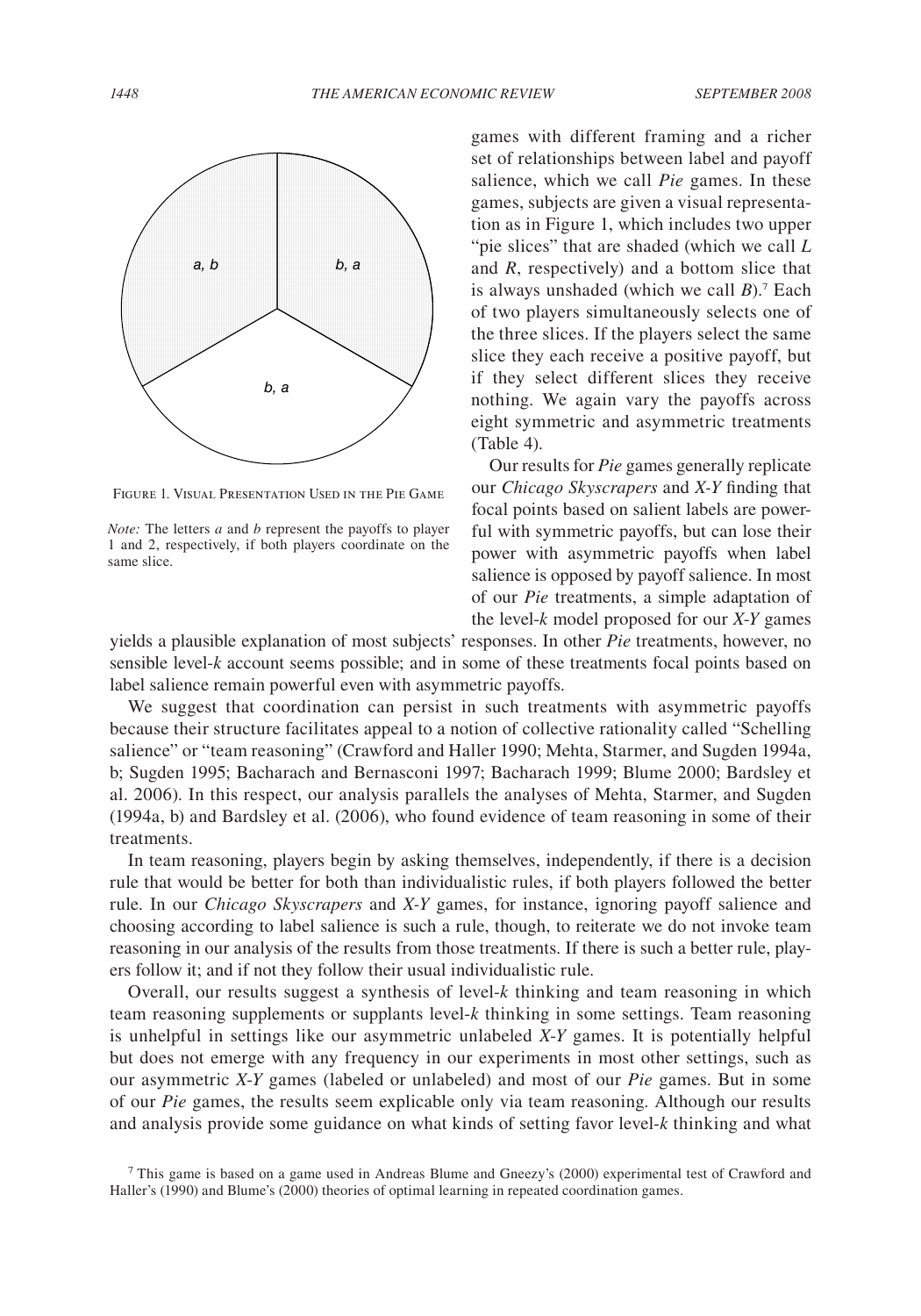kinds favor team reasoning, as indicated below, we leave a full answer to this question for future work. Our analysis elucidates common elements of strategic thinking that should help to predict the effectiveness of focal points based on label or payoff salience in other settings, with or without payoff asymmetry.

The rest of the paper is organized as follows. Section I reports our results for *X-Y* games, introduces our level-*k* model, and uses it to analyze the *X-Y* results. Section II reports our results for *Pie* games and analyzes them, showing to what extent they can be understood via a level-*k*  model, team reasoning, or both. Section III is the conclusion.

## **I.**  *X-Y* **Games**

#### A. *The Games*

Table 1 lists our *X-Y* treatments. In all such treatments, the two players' rankings of purestrategy equilibria are entirely opposed. Recall that in the labeled treatments, if a matched pair of subjects both chose *X*, P1 received \$*a* and P2 \$*b*; if both chose *Y* the assignment of payoffs was reversed; and if they chose decisions with different labels, neither received anything. In the unlabeled treatments, the payoff structures were the same, but subjects chose between allocations that were described simply as "P1 receives \$*a* and P2 receives \$*b*" and "P1 receives \$*b* and P2 receives \$*a*," with no reference to *X* and *Y*. We identify our *X-Y* treatments via acronyms in which the first letter refers to the payoff structure, the second (in asymmetric games) identifies the extent of any asymmetry, and the last letter indicates labeling. The treatments included a Symmetric Labeled game ("SL") in which  $a = b = $5$ ; Asymmetric games, Labeled or Unlabeled, in which the payoff asymmetry was Slight, *a*   $=$  \$5 versus  $b =$  \$5.10 ("ASL" and "ASU"); Asymmetric games, Labeled or Unlabeled, in which the payoff asymmetry was Moderate,  $a = $5$  versus  $b = $6$  ("AML" and "AMU"); and, finally, an Asymmetric Labeled game with Large payoff asymmetry,  $a = $5$  versus  $b = $10$ ("ALL").

# B. *Results*

Table 2 presents our *X*-*Y* results, which replicated the broad features of our *Chicago Skyscrapers* results. The coordination rate in the symmetric *X*-*Y* treatment (SL) was quite high (64 percent versus the 82 percent in the symmetric *Chicago Skyscrapers* game), with the label *X* enjoying almost the salience of *Sears Tower*. Nevertheless, the coordination rate was much lower in every one of our labeled asymmetric *X*-*Y* games (ALS, ALM, and ALL).

Furthermore, subjects in the labeled asymmetric games seemed to focus on payoffs almost to the exclusion of labels. In every such treatment, the frequencies of payoff salient decisions were nearly the same for both P1s and P2s. Further, the frequencies of payoff salient decisions in the unlabeled asymmetric games ASU and AMU were close, for both P1s and P2s, to those in their labeled counterparts ASL and AML. As a result, the expected coordination rate is high in the symmetric game but much lower in every asymmetric game, even those with slight payoff asymmetries.

Two aspects of the patterns of miscoordination are noteworthy. First, although there were always large coordination failures in the asymmetric games, the pattern of miscoordination completely reversed as the games progressed from small (ASL) to large (AML and ALL) payoff asymmetries. In ASL there was a large drop, relative to SL, in the frequency with which subjects for whom payoff salience *reinforced* label salience (column players in Table 1, P2s in Table 2) chose *X*, coupled with a slight increase in the frequency with which their partners chose *X*. As a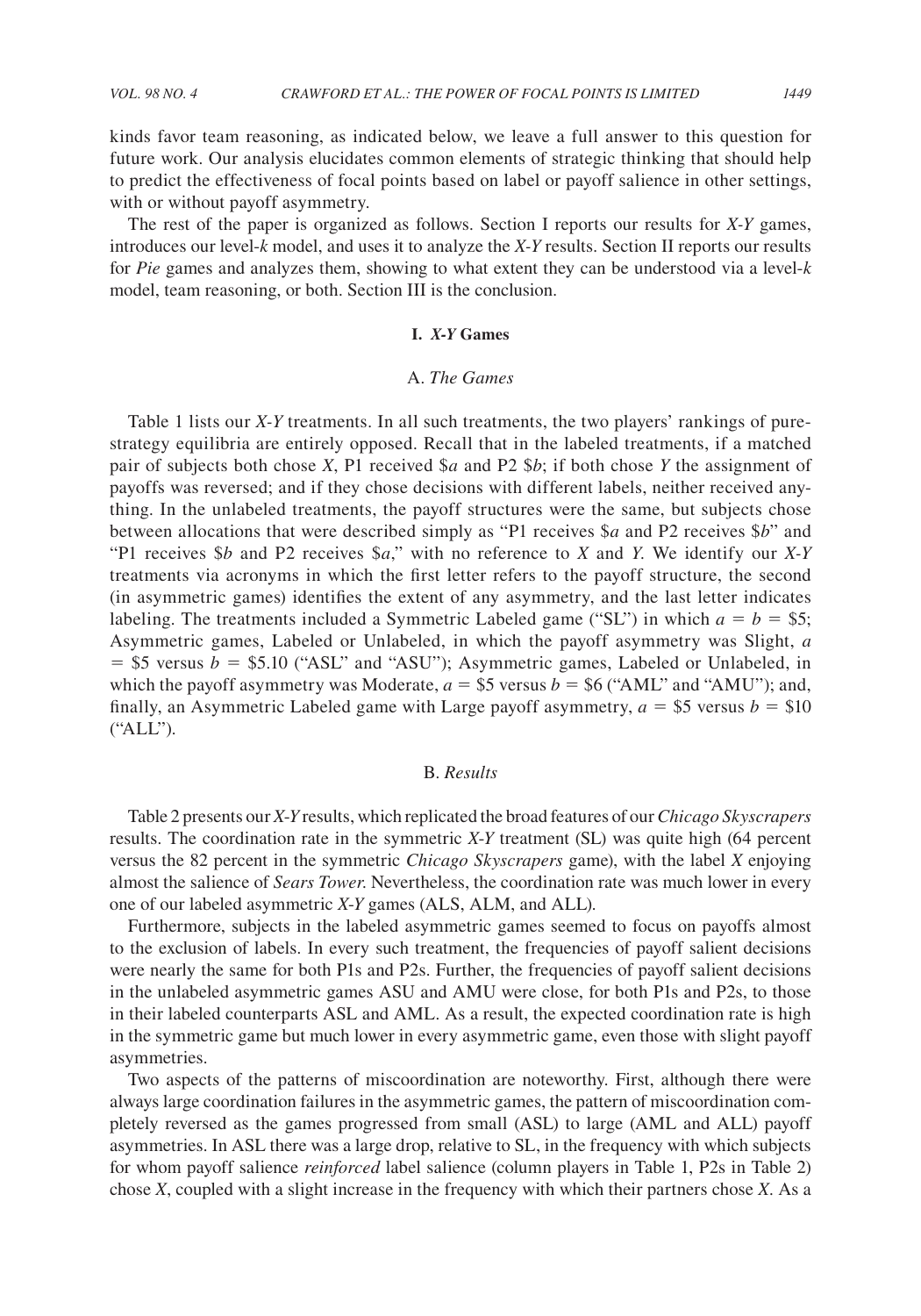result, in ASL most P1s and P2s favored their partners' payoff salient decision.<sup>8</sup> This yielded a coordination rate of 38 percent, much lower than the 64 percent in SL, replicating our *Chicago Skyscrapers* result. In AML and ALL, by contrast, there was a large drop, relative to SL, in the frequency with which subjects for whom payoff salience *opposed* label salience (row players, P1s) chose *X*, coupled with a modest decrease in the frequency with which their partners chose *X*. As a result, in AML and ALL, most P1s and P2s favored their own payoff salient decision. This, again, yielded a low coordination rate (46–47 percent), but with a pattern of miscoordination exactly the reverse of ASL's.

Second, the patterns of play in AML and ALL differ only slightly. Thus, although ALL's payoff salient decision offers a much higher payoff than AML's (\$10 versus \$6), ALL's and AML's subjects favor their own payoff salient decisions with approximately equal frequencies.

## C. *A Level-*k *Model of Subjects' Decisions in* X*-*Y *Games*

We now introduce a level-*k* model that gracefully explains subjects' responses across our six *X*-*Y* treatments, accounting for the patterns of coordination and miscoordination just described. As explained in the introduction, our model has a nonstrategic anchoring type *L0*, which reflects players' instinctive responses to payoff and/or label salience; and two strategic types, *L1* and *L2*, which respectively best respond to *L0* and *L1*. For simplicity, we assume that *L0* has zero frequency, as in most estimates; and we assume that both P1s' and P2s' types are drawn from a common distribution over *L1* and *L2*. Rather than econometrically estimating the frequencies of *L1* and *L2* as in previous work (e.g. Costa-Gomes and Crawford 2006; Crawford and Iriberri 2007a, b), we calibrate them at plausible values that are consistent with estimates from related settings. We also ignore decision errors, which could be added for estimation purposes.

Recall that the anchoring *L0* type represents *L1* players' beliefs about other players' instinctive reactions to salience, *L2*'s beliefs about *L1*'s beliefs, and so on. Bearing in mind that *L0* is only the starting point for players' strategic thinking, we define it via nonstrategic, behaviorally plausible general principles. In symmetric games we assume that *L0* chooses *X* with some probability greater than  $\frac{1}{2}$ .<sup>9</sup> In any asymmetric game, labeled or unlabeled, and whether or not label salience opposes payoff salience, we assume that *L0* has a "payoff bias," choosing its payoff salient decision with probability  $p > \frac{1}{2}$ , independent of payoffs except as they distinguish SL from labeled asymmetric games. Although *L0*'s choice probabilities are the same for P1s and P2s, they imply *L1* and *L2* choice probabilities that generally differ across player roles due to the asymmetric relations between label and payoff salience for P1s and P2s.10

<sup>8</sup> In this respect, the results differ from *Chicago Skyscrapers*, where there was a large drop, from the symmetric to the slightly asymmetric treatment, in the frequency with which subjects in both roles chose *Sears Tower*. As a kind of corollary of this reversal in our *X*-*Y* treatments, although the frequency with which P1s chose their label salient decisions varied monotonically and intuitively as the games progressed from small to large payoff differences, the frequency with which P2s chose their label salient decisions varied nonmonotonically and sometimes counterintuitively (opposite to the direction suggested by the change in payoffs). This nonmonotonicity suggests that there must be a strategic (though possibly nonequilibrium) component to the explanation.<br><sup>9</sup> This probability is not represented by a symbol because its precise magnitude does not influence the model's pre-

dictions. Our *L0* is closely related to Mehta et al.'s (1994a, b) and Bardsley et al.'s (2006) notion of primary salience, and our *L1* is related to their notion of secondary salience. However, our analysis makes clear that a probabilistic *L0* is essential to explain the results, and the role-asymmetric relations between label and payoff salience in our games make a clear distinction between *L1* and *L2* (or higher types) essential as well.<br><sup>10</sup> Crawford and Iriberri (2007a) argue that maintaining a distinction between people's instinctive, nonstrategic

reactions to salience (*L0*) and their strategic thinking (*L1*, *L2*, etc.) gives a level-*k* model important advantages in plausibility and portability. They also argue that if the goal is to explain large asymmetries in behavior across player roles, one should not beg the question by allowing the principles by which *L0* is defined to differ across roles. One could generalize this specification of *L0* by allowing payoff-sensitive choice probabilities or a population distribution of heterogeneous *L0*s, but such generalizations would not yield a clearer explanation of our results.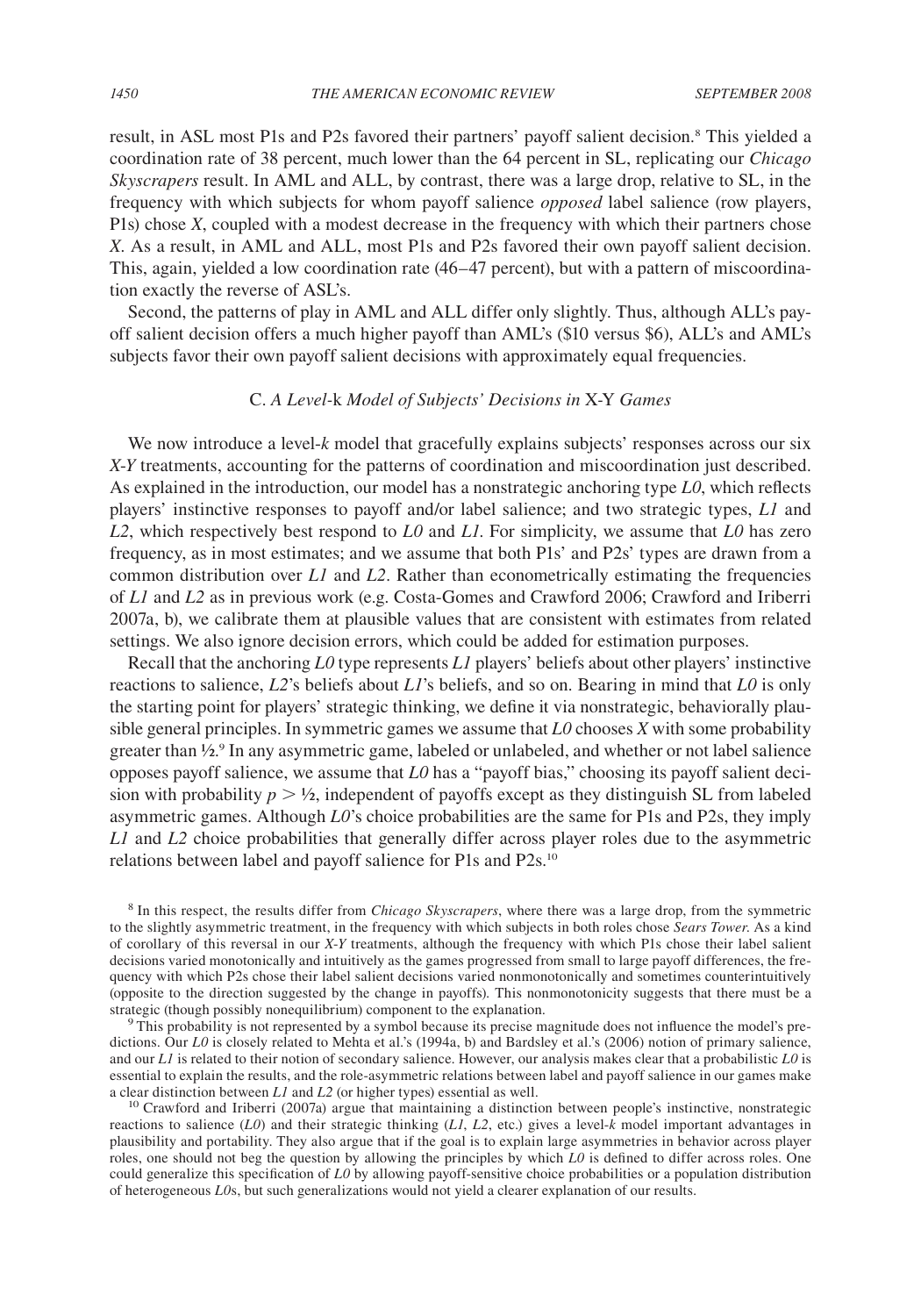|                                                                                               | Symmetric<br>labeled<br>(SL) | Asymmetric<br>slight<br>labeled<br>(ASL) | moderate<br>labeled<br>(AML) | large<br>labeled<br>(ALL)  | Asymmetric Asymmetric Asymmetric Asymmetric<br>slight<br>unlabeled<br>(ASU) | moderate<br>labeled<br>(AMU) |
|-----------------------------------------------------------------------------------------------|------------------------------|------------------------------------------|------------------------------|----------------------------|-----------------------------------------------------------------------------|------------------------------|
| Payoffs for coordinating on " $X$ "<br>or its unlabeled analog                                | \$5, \$5                     | \$5, \$5.10                              | \$5, \$6                     | \$5,\$10                   | \$5, \$5.10                                                                 | \$5, \$6                     |
| Payoffs for coordinating on "Y"<br>or its unlabeled analog                                    | \$5, \$5                     | \$5.10, \$5                              | \$6,\$5                      | \$10, \$5                  | \$5.10, \$5                                                                 | \$6, \$5                     |
| $Pr{X}$ for P1 L0<br>$Pr{X}$ for P2 L0                                                        | >1/2<br>>1/2                 | $1-p$<br>$\boldsymbol{p}$                | $1-p$<br>$\boldsymbol{p}$    | $1-p$<br>$\boldsymbol{p}$  | $1-p$<br>$\boldsymbol{p}$                                                   | $1-p$<br>$\boldsymbol{p}$    |
| $Pr{X}$ for P1 L1<br>$Pr{X}$ for P1 $L2$                                                      |                              | 1<br>$\Omega$                            | $\overline{0}$               | $\Omega$                   | 1<br>$\theta$                                                               | $\Omega$                     |
| $Pr{X}$ for P2 L1<br>$Pr{X}$ for P2 $L2$                                                      |                              | $\Omega$                                 | 1<br>$\theta$                | 1<br>$\Omega$              | 0                                                                           | $\Omega$                     |
| Total P1 predicted $Pr{X}$<br>Total P1 predicted $Pr{X q = 0.7}$<br>Total P1 observed $Pr{X}$ | 100%<br>100%<br>76%          | 100q%<br>70%<br>78%                      | $100(1-q)\%$<br>30%<br>33%   | $100(1-q)\%$<br>30%<br>36% | 100q%<br>70%<br>62%                                                         | $100(1-q)\%$<br>30%<br>39%   |
| Total P2 predicted $Pr{X}$<br>Total P2 predicted $Pr{X q = 0.7}$<br>Total P2 observed $Pr{X}$ | 100%<br>100%<br>76%          | $100(1-q)\%$<br>$30\%$<br>28%            | 100q%<br>70%<br>61%          | 100q%<br>70%<br>60%        | $100(1-q)\%$<br>30%<br>38%                                                  | 100q%<br>70%<br>61%          |

Table 3—L1's and L2's Choice Probabilities in *X-Y* Treatments when 0.505 < *p* < 0.545

*L1*'s and *L2*'s choices for P1 and P2 are completely determined by *p*, the extent of *L0*'s payoff bias. We are unaware of any evidence on this aspect of behavior, so we seek a *p* that allows the model to track our subjects' responses across the six *X*-*Y* treatments. The complete reversal of the pattern of miscoordination between ASL on the one hand and AML and ALL on the other guides our search for such a *p*. The model can track this reversal if and only if 0.505  $(15.10/5.10 + 5)$   $\lt p \lt 0.545$  (= 6/[6 + 5]), so that *L0* has only a modest payoff bias. Assuming that *p* falls into this range, Table 3 summarizes *L1*'s and *L2*'s choice probabilities across our *X*-*Y* treatments, with predictions computed for a representative population type distribution with  $q = 0.7$ , close to most previous estimates of the frequency of *L1*, and with the observed frequencies for comparison. The model's predicted choice frequencies differ from the observed frequencies by more than 10 percent only in LS, where, unsurprisingly, our simplifying assumption that *L0* is the same for all subjects seems to overstate the homogeneity of our subjects. Thus, in this case the model faithfully reproduces the main features of our *X*-*Y* results.

In SL, with no payoff salience, *L0* favors the salience of *X*. *L1* P1s and P2s therefore both choose *X*, and *L2* P1s and P2s follow suit. Thus, the model makes exactly the same prediction as equilibrium selection based on salience in a Schelling focal point.

The workings of the model can be better understood by considering how it explains why most players choose their partners' payoff salient decisions in ASL and ASU, but their own payoff salient decisions in AML, ALL, and AMU. Continue to assume that  $0.505 < p < 0.545$ . In ASL, the payoff differences are small enough that *L1* P1s choose *X*, P2s' payoff salient decision, because *L1* P1s think it is sufficiently likely that *L0* P2s will choose *X* that choosing *X* yields them higher expected payoffs. *L2* P2s, who best respond to *L1* P1s, thus choose *X* as well. By contrast, *L1* P2s choose *Y*, P1s' payoff salient decision, because *L1* P2s think it is sufficiently likely that *L0* P1s will choose *Y*. *L2* P1s thus choose *Y* as well. In sum, *L1* P1s choose *X* and *L2* P1s choose *Y*, while *L1* P2s choose *Y* and *L2* P2s choose *X*. When  $q = 0.7$ , the model predicts that 70 percent of P1s will choose *X* but only 30 percent of P2s will choose *X*, coming close to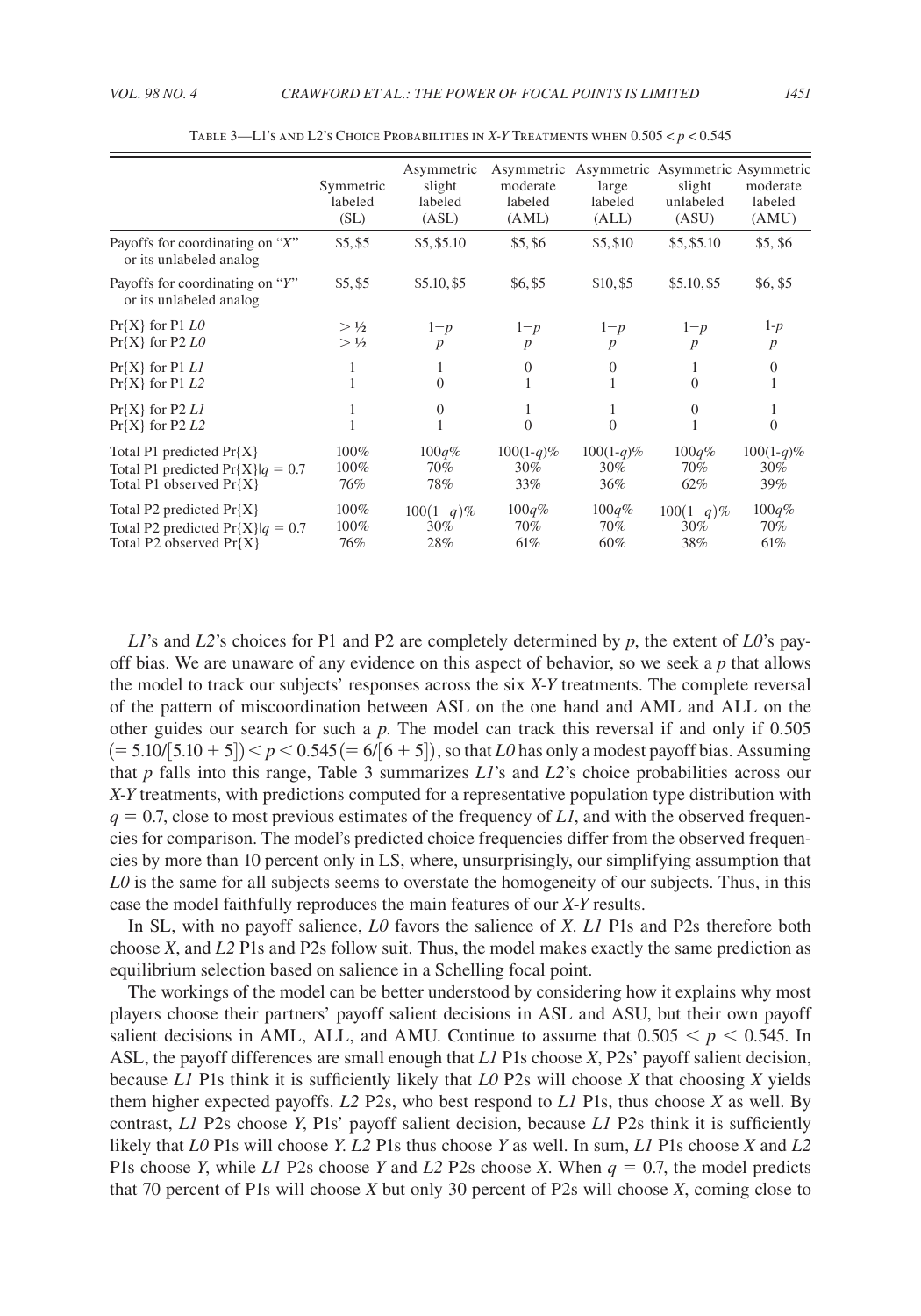the observed frequencies of 78 percent and 28 percent and explaining why most subjects choose their partners' payoff salient decision.

In AML, ALL, and AMU, *L0*'s payoffs bias is just as strong (in our simple model) as in ASL and ASU. But because the payoffs bias is not *too* strong ( $p < 0.545$ ), the payoff differences in AML, ALL, and AMU are large enough that *L1* P1s and P2s now both choose their own instead of their partners' payoff salient decisions, *Y* for P1s and *X* for P2s.11 Because *L2*s best respond to *L1*s in the opposite role, *L2* P1s choose *X* and *L2* P2s choose *Y*. In sum, *L1* P1s choose *Y* and *L2* P1s choose *X*, while *L1* P2s choose *X* and *L2* P2s choose *Y*. When  $q = 0.7$ , the model predicts that only 30 percent of P1s will choose *X* but 70 percent of P2s will choose *X*, close to the observed frequencies in these treatments and matching the reversed pattern of miscoordination.<sup>12</sup>

Although the model is grounded in players' instinctive reactions to salience, given *L0*'s zero frequency, the model's explanation of our results is driven by those reactions only indirectly, through *L1*'s and *L2*'s strategic responses to *L0*. These responses allow the model to explain the large differences in behavior across player roles as the result of the different relations between label and payoff salience for P1s and P2s, with no difference in behavioral assumptions across roles. These responses also allow the model to explain the superficially counterintuitive reversal of the pattern of miscoordination as the games progressed from small to large payoff asymmetries via *L1*s' best responses to *intuitive* shifts in *L0*s' anticipated choice frequencies. Table 3, however, shows that *L2*s' responses are also an important part of the explanation.

More generally, the model attributes the large swings in subjects' choice frequencies across these treatments to *L1*'s and *L2*'s strong responses to *L0*'s comparatively modest payoffs bias, reflecting players' uncertainty about whether their partners will give priority to label salience when it conflicts with payoff salience, not to any real (that is, non-*L0*) player's strong priority for payoff salience. This strategic "multiplier effect" may have important consequences in other settings.

## D. *Related Psychological Findings*

We conclude this section by briefly discussing findings related to our level-*k* explanation in the psychology literature. Part of our argument holds that given payoff symmetry, players easily recognize label salience and its potential as a coordination device, but that in the conflicting presence of payoff salience, they may anticipate that others will respond in ways that interfere with the use of salient labels to coordinate. There is much psychological evidence from other settings that people often systematically overemphasize the impact of material incentives when predicting or explaining others' behavior, as in our model's payoff bias. For instance, Rebecca Ratner and Dale Miller (2001; see also Chip Heath 1999; Heath and Nancy Staudenmeyer 2000) asked participants to donate blood, either voluntarily or for \$15. About equal proportions of participants agreed to donate in either case. However, these same participants, when asked to predict whether others would donate, mistakenly believed that donations would be much more

<sup>&</sup>lt;sup>11</sup> By contrast, in AML, ALL, and AMU, the fixed-point logic of equilibrium does not unambiguously favor a player's payoff salient decision, recognizing that her/his partner faces similar incentives. There is a large body of experimental evidence that when equilibrium logic differs from the simpler level-*k* logic, subjects' initial responses are better described by the latter; see for example Costa-Gomes and Crawford (2006).<br><sup>12</sup> In our asymmetric games (with equal payoffs for both players), any  $p > \frac{1}{2}$  will yield miscoordination, but the

exact pattern will vary with the magnitude of the payoffs bias. For instance, the model predicts the same results for AML and ALL only because the payoffs bias is not *too* strong. If 0.545 ( $\approx$  6/11)  $\lt p \lt 0.667$  ( $\approx$  10/15), then *L1*'s and *L2*'s choices for P1s and P2s in AML would be the same as those for ASL, rather than for ALL as observed. And if *p* . 0.667, *L1*'s and *L2*'s predicted choices for P1s and P2s in ASL would be the same as those for AML, and the model would not replicate subjects' strikingly different responses in these treatments. Thus, it is likely that estimating a model like ours would yield  $0.505 < p < 0.545$ , as assumed in Table 3.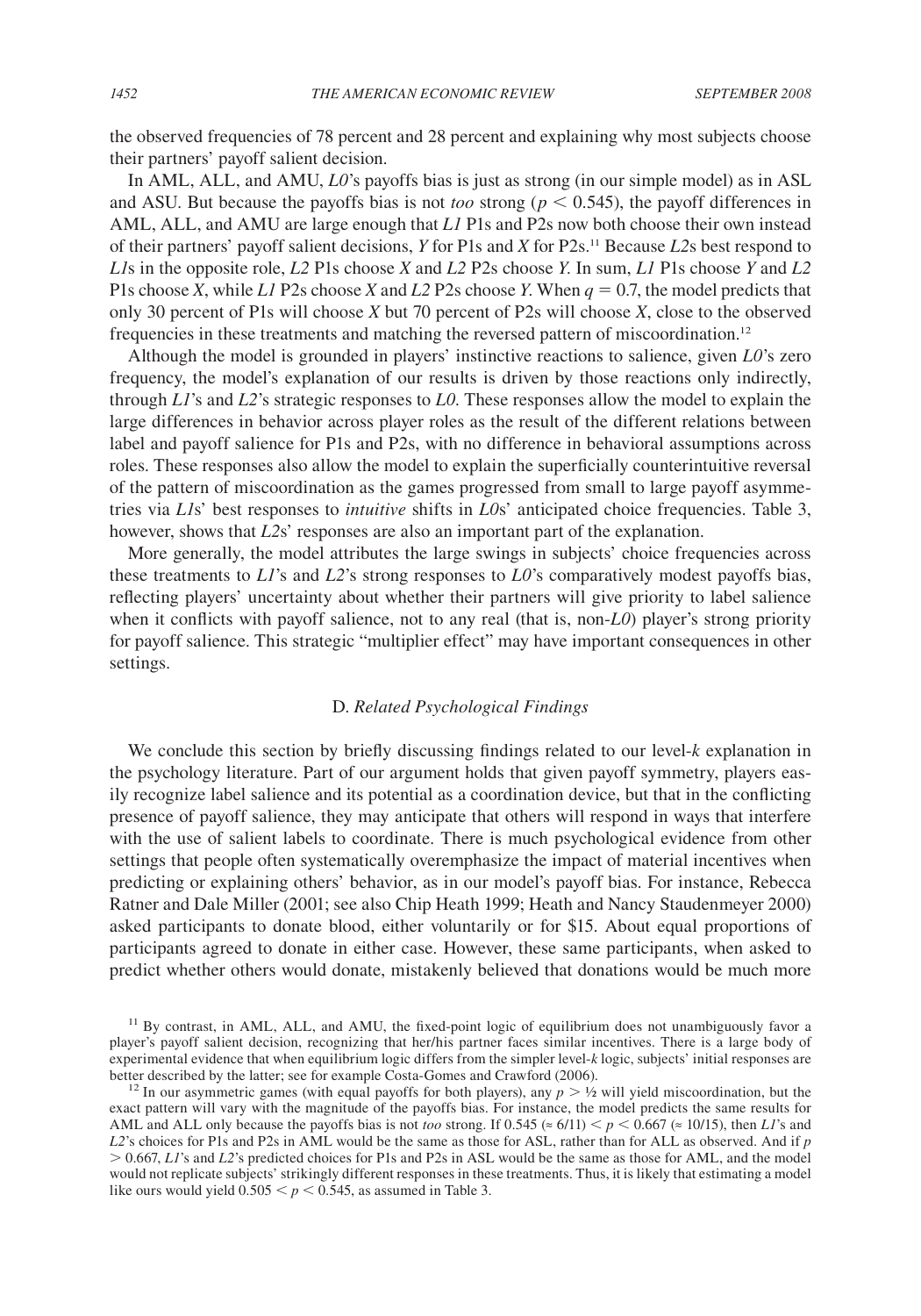likely given a monetary incentive. In Ratner and Miller's setting, making an accurate prediction requires understanding the impact of a greater versus lesser monetary reward. People tended to overestimate the impact of increasing rewards. Analogously, in asymmetric games, it may be that players frequently overestimate the attraction of greater payoffs to one another (though, interestingly, in our *X-Y* games the payoffs bias we inferred that *L1*s believe others (*L0*s) hold was quite modest).

# **II.**  *Pie* **Games**

To further explore the limits of focal points based on salient labels, we next ran experiments with a group of *Pie* games, with different framing and a richer set of relationships between label and payoff salience.

# A. *The Games*

Table 4 lists the *Pie* games we studied. Recall that in these games, two players simultaneously select one of three pie slices. The top-left and top-right slices are shaded; the bottom slice is unshaded. Thus, whereas the *Chicago Skyscrapers* and *X*-*Y* games involved semantic labels such as building names or letters of the alphabet, our *Pie* games explore the effects of visual and geometric labels.

If the players select the same slice they each receive a positive payoff; if they select different slices they receive nothing. We studied eight *Pie* treatments, including three Symmetric treatments, S1–S3; four Asymmetric treatments with Moderate payoff asymmetry, AM1–AM4; and one Asymmetric treatment with Large payoff asymmetry, AL1.

## B. *Results and Analysis*

Table 5 presents the results for our *Pie* treatments, which are broadly similar to the results of our *X*-*Y* treatments, but differ in some interesting ways. As in our *Chicago Skyscrapers* and *X*-*Y* treatments, payoff asymmetry interfered with subjects' use of salient labels to coordinate. In S1, as expected, the bottom slice, which is visually distinctive in both location and coloring, was strongly label salient, enjoying even greater salience than *Sears Tower* and yielding an even higher coordination rate. Nevertheless, the moderate payoff asymmetry of AM2 yielded miscoordination with high frequency. Interestingly, tweaking the payoffs of AM2, so that the bottom slice is either Pareto-inferior to the others as in AM3 or Pareto-superior as in AM4, does not restore the high coordination rate of S1.

We now consider the extent to which the results of the *Pie* treatments can (and cannot) be explained by a level-*k* model as proposed for our *X*-*Y* games. A natural specification of *L0* adapts our *X-Y* specification, attributing label salience to  $B$ ; treating the  $L$  and  $R$  labels approximately equally, in the absence of payoff differences; and with *L0*'s choice probabilities responding positively to both label and payoff salience but again favoring payoff salience.

In S1, *B* is strongly label salient, there is no payoff salience, and *L1* and therefore *L2* choose B, tracking the results for this treatment. In S2, payoffs are still symmetric, but there is a tension between the label salience of *B* and the equal payoff saliencies of *L* and *R*. A natural extension of our assumptions in *X*-*Y* and *Chicago Skyscrapers* games has *L0* choosing *L* and *R* with approximately equal probabilities  $r/2$ , where  $r > 0.5$ .<sup>13</sup> If  $0.5 < r < 0.564$ , approximately the

13 Recall that in asymmetric *X*-*Y* games, whether or not label salience opposes payoff salience, we assumed that *L0* chooses its payoff salient decision with probability  $p > \frac{1}{2}$ . We again take the probability to be constant, independent of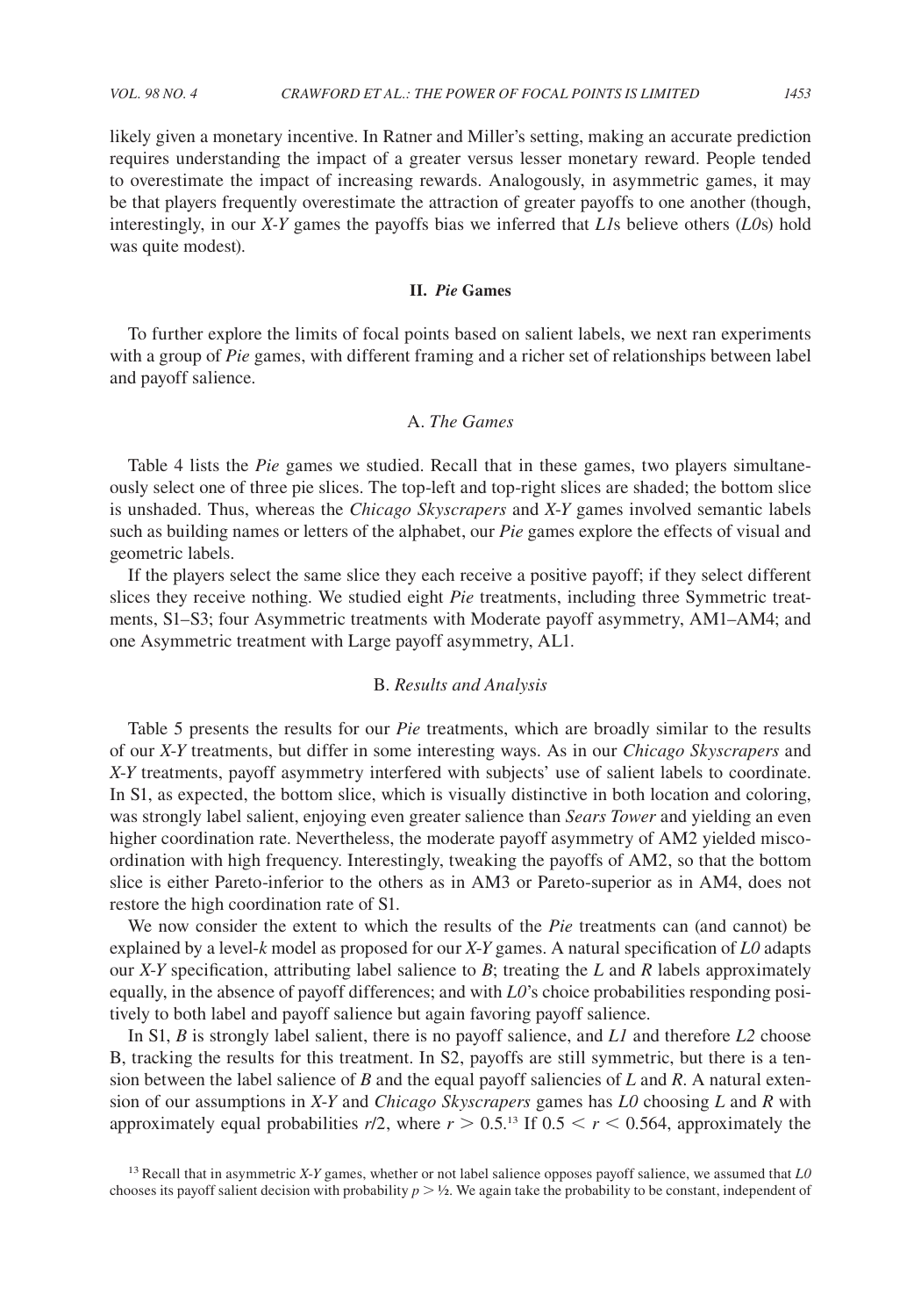|                                |                  |      | P <sub>2</sub> |      |
|--------------------------------|------------------|------|----------------|------|
|                                | P <sub>1</sub>   | L    | R              | B    |
| Symmetric 1 ("S1")             | L                | 5, 5 | 0,0            | 0, 0 |
|                                | R                | 0,0  | 5, 5           | 0, 0 |
|                                | B                | 0,0  | 0, 0           | 5, 5 |
| Symmetric 2 ("S2")             | L                | 6,6  | 0,0            | 0,0  |
|                                | $\boldsymbol{R}$ | 0,0  | 6,6            | 0, 0 |
|                                | B                | 0,0  | 0,0            | 5, 5 |
| Symmetric 3 ("S3")             | L                | 6,6  | 0,0            | 0,0  |
|                                | R                | 0,0  | 5, 5           | 0, 0 |
|                                | B                | 0,0  | 0,0            | 6,6  |
| Asymmetric, Large 1 ("AL1")    | L                | 5,10 | 0,0            | 0, 0 |
|                                | R                | 0,0  | 10, 5          | 0, 0 |
|                                | $\boldsymbol{B}$ | 0,0  | 0, 0           | 5, 5 |
| Asymmetric, Moderate 1 ("AM1") | L                | 5.6  | 0,0            | 0, 0 |
|                                | R                | 0,0  | 6.5            | 0, 0 |
|                                | $\boldsymbol{B}$ | 0,0  | 0, 0           | 5, 5 |
| Asymmetric, Moderate 2 ("AM2") | L                | 5.6  | 0,0            | 0,0  |
|                                | R                | 0,0  | 6.5            | 0, 0 |
|                                | $\boldsymbol{B}$ | 0,0  | 0, 0           | 6, 5 |
| Asymmetric, Moderate 3 ("AM3") | L                | 5.6  | 0,0            | 0,0  |
|                                | R                | 0,0  | 6, 5           | 0, 0 |
|                                | $\boldsymbol{B}$ | 0,0  | 0,0            | 7, 5 |
| Asymmetric, Moderate 4 ("AM4") | L                | 6,7  | 0,0            | 0,0  |
|                                | R                | 0,0  | 7,6            | 0, 0 |
|                                | B                | 0,0  | 0,0            | 7, 5 |

Table 4—*Pie* Games

same range as for the *p* we used to calibrate the model's predictions for *X-Y* games (0.505  $\lt p \lt$ 0.545), then P1 and P2 *L1*s both choose *B*, because playing *L* or *R* entails a large risk of miscoordination whose cost outweighs the potential benefit of a higher payoff. This choice of *B* tracks subjects' modal responses in both roles, although there is considerable heterogeneity in S2.<sup>14</sup> In S3, in both roles, both *L* and *B* have payoff salience but only *B* has label salience, so an *L0* that favors payoff salience chooses *B* with high probability. P1 and P2 *L1*s then both choose B, again tracking subjects' modal responses in both roles.

In AM1 and AL1, a P1 *L0* favors its uniquely payoff salient *R*, while a P2 *L0* favors *L*. Thus, a P1 *L1* chooses *L* while a P2 *L1* chooses *R*. Higher-order *Lk* types alternate between *L* and *R* in both roles, and so no level-*k* model can explain the strongly modal choice of *B* in each role in these games. Rather, the results for these games appear to be an instance of "team reasoning," as previously observed by Mehta, Starmer, and Sugden (1994a, b) and Bardsley et al. (2006). In these treatments, we speculate, most subjects asked themselves whether there was a rule that would yield a better outcome than individualistic thinking if both P1s and P2s followed it. Because there is no rule that reliably breaks the symmetry between *L* and *R* in these games, playing *L* or *R* entails a large risk of miscoordination, large enough to make playing *B*, which avoids such risk, collectively rational even in AL1, where *L* or *R* yields a player a chance at a payoff of 10. Thus, in this case, label salience remains powerful, even in the face of very large payoff asymmetries.

payoffs, except as they distinguish symmetric from asymmetric games. 14 Because P1s' and P2s' *L1* responses are in equilibrium, their *L2* responses coincide with *L1* responses, and so do not help to explain the heterogeneity. For this reason, we focus on *L1* responses for these and some other *Pie* games.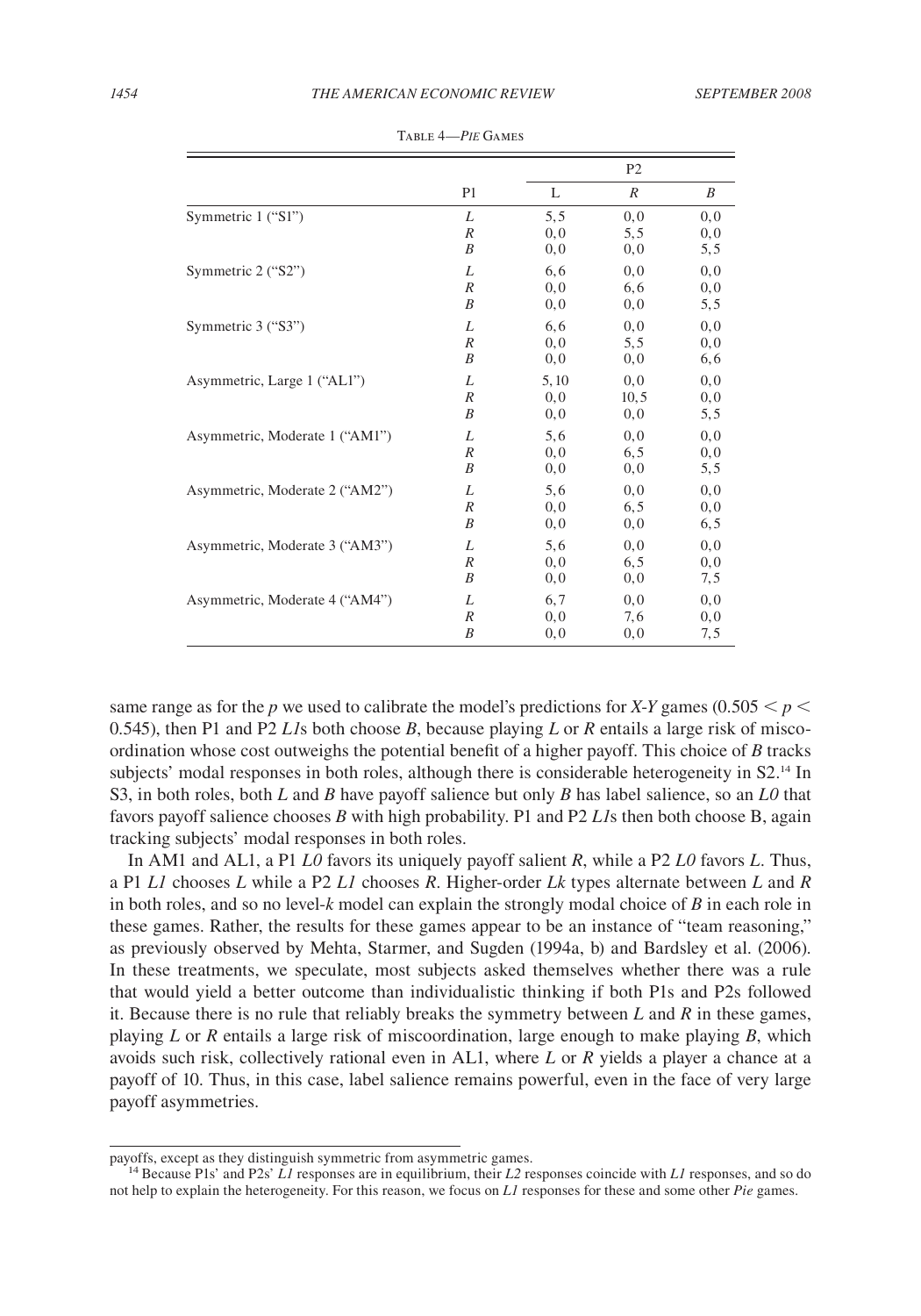|                     | S <sub>1</sub> | S <sub>2</sub> | S <sub>3</sub>          | AM1      | AL1      | AM2        | AM3       | AM4       |
|---------------------|----------------|----------------|-------------------------|----------|----------|------------|-----------|-----------|
| L                   | 5,5            | 6,6            | 6,6                     | 5,6      | 5,10     | 5,6        | 5,6       | 6,7       |
| R                   | 5,5            | 6,6            | 5,5                     | 6,5      | 10,5     | 6,5        | 6,5       | 7,6       |
| B                   | 5,5            | 5,5            | 6,6                     | 5,5      | 5,5      | 6,5        | 7,5       | 7,5       |
| N <sub>P1</sub>     |                |                |                         | 16       | 14       | 19         | 20        | 15        |
| NP2                 | $17$ (pooled)  |                | 30 (pooled) 28 (pooled) | 15       | 15       | 24         | 21        | 17        |
| $N$ (%) L P1        |                |                |                         | 1(6%)    | $0(0\%)$ | 10(53%)    | $8(40\%)$ | 7(35%)    |
| $N$ (%) L P2        | 1(6%)          | 8(27%)         | 4(14%)                  | 1(7%)    | 2(13%)   | 5(21%)     | 8(38%)    | 7(33%)    |
| $N$ (%) R P1        |                |                |                         | 1(6%)    | 1(7%)    | 3(16%)     | 7(35%)    | $8(40\%)$ |
| $N$ (%) R P2        | $0(0\%)$       | $9(30\%)$      | 6(21%)                  | $0(0\%)$ | 2(13%)   | 8(33%)     | 6(29%)    | 7(33%)    |
| $N$ (%) B P1        |                |                |                         | 14 (88%) | 13 (93%) | 6(32%)     | 5(25%)    | $0(0\%)$  |
| $N$ (%) B P2        | 16(94%)        | 13 (43%)       | 18 (64%)                | 14 (93%) | 11(73%)  | 11 $(46%)$ | 7(33%)    | 3(14%)    |
| ECoord              | 89%            | 35%            | 48%                     | 82%      | 69%      | 31%        | 34%       | 25%       |
| EearnP1             |                |                |                         | 4.10     | 3.50     | 1.73       | 1.95      | 1.63      |
| EearnP <sub>2</sub> | 4.45           | 5.57           | 5.73                    | 4.11     | 3.45     | 1.64       | 1.83      | 1.62      |
|                     |                |                |                         |          |          |            |           |           |

Table 5—Payoffs and Observed Play in the Eight *Pie* Treatments<sup>a</sup>

**<sup>a</sup>** P1s and P2s are theoretically poolable in S1–S3 because subjects could observe no difference in their roles.

In AM2, *R* and *B* both have payoff salience for P1s but only *B* has label salience, so a P1 *L0* favors *B*. *L* is uniquely payoff salient for P2, so a P2 *L0* favors *L*. Thus, a P1 *L1* chooses *L* and a P2 *L1* chooses *B*, tracking subjects' modal responses in both roles. There is great heterogeneity in this treatment, and adding *L2*s to the mix improves the fit (because P1s' and P2s' *L1* responses are not in equilibrium): a P1 *L2* chooses *B* while a P2 *L2* chooses *L*, tracking the second most frequent response for P1s while missing the second most frequent response for P2s.

A team reasoning interpretation of AM2's results is also possible. Here the team rule "*B* for both" is payoff-equivalent to "*R* for both," but *B*, unlike *R*, has label salience. If this eliminates *R* from serious consideration, players are left with a  $2 \times 2$  Battle of the Sexes game in which payoff differences may interfere with the use of the *B* label to break the symmetry between "*L* for both" and "*B* for both." This may explain why subjects chose *L* and *B* with roughly equal frequencies in both player roles. Their choice distributions in fact differ only slightly from those of the symmetric mixed-strategy equilibrium with support on *L* and *B* in these games.

In AM3, *B* has payoff salience for P1s and *L* has payoff salience for P2s, so as in AM2 but for different reasons, a P1 *L0* favors *B* and a P2 *L0* favors *L*. Thus, a P1 *L1* chooses *L* while a P2 *L1* chooses *B*, tracking P1s' modal response in AM3, while missing P2s' modal response in the nearly uniform response distribution this game evoked. As in AM2, P1s' and P2s' *L1* responses are not in equilibrium, and adding *L2*s to the mix improves the fit somewhat.

A team reasoning interpretation of AM3's results is also possible, in this case involving equity or weak Pareto-dominance arguments (rather than payoff-equivalence and label salience as for AM2). In AM3, the team rule "*R* for both" is weakly Pareto-inferior to "*B* for both." If this eliminates *R* from consideration, players are left with a  $2 \times 2$  Battle of the Sexes game in which payoff differences may again interfere with the use of the *B* label to break the symmetry between "*L* for both" and "*B* for both." This may explain why subjects again chose *L* and *B* with roughly equal frequencies. Their choice distributions again differ only slightly from those of the symmetric mixed-strategy equilibrium with support on *L* and *B*.

Finally, in AM4, *R* and *B* have equal payoff salience for P1s and only *L* has payoff salience for P2s, so a P1 *L0* favors the label salient *B* and a P2 *L0* favors *L*. Thus a P1 *L1* chooses *L* while a P2 *L1* chooses *B*, missing the modal response for P1s of *R* and badly missing the modal response for P2s of *B*.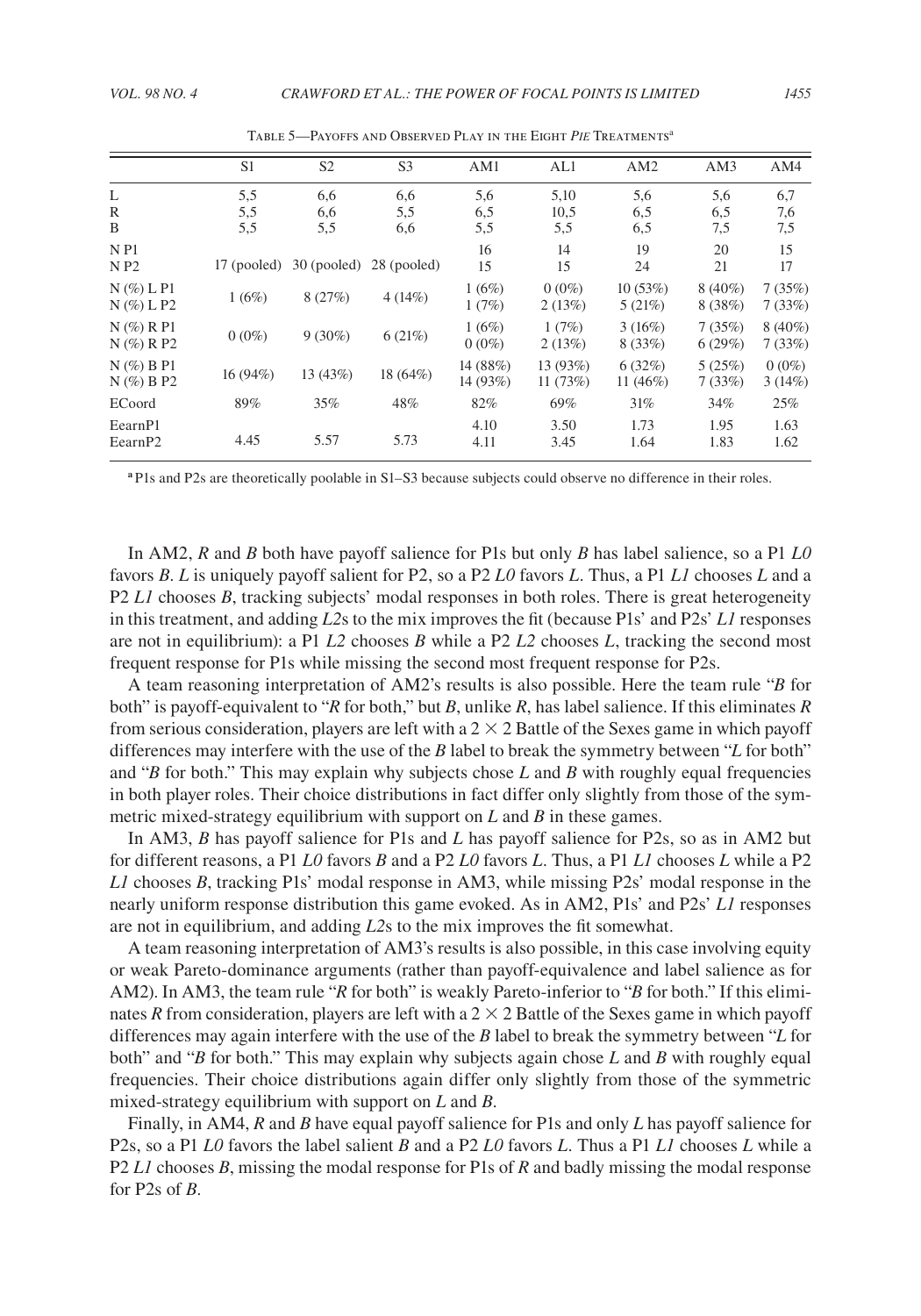A team reasoning interpretation of AM4's results is again possible, involving equity or weak Pareto-dominance. In AM4, the team rule "*B* for both" is less equitable and weakly Pareto-inferior to "*R* for both." If this eliminates *B* from consideration, players are left with a  $2 \times 2$  Battle of the Sexes game in which, given that neither *L* nor *R* has strong label salience, there is no way to break the symmetry. This may again explain why subjects again chose *L* and *R* with roughly equal frequencies. Their choice distributions again differ slightly from those of the symmetric mixed-strategy equilibrium on *L* and *R*.

Overall, the results from our *Pie* treatments suggest a more nuanced view of subjects' choices than our *X*-*Y* results. In the symmetric treatments S1–S3, both level-*k* and team reasoning do a decent job of explaining the results. In asymmetric treatments AM1, AL1, and AM4, no plausible level-*k* model can explain the results, but team reasoning allows plausible partial explanations. In asymmetric treatments AM2 and AM3, the data do not discriminate between the two explanations. However, team reasoning may be the only way to explain the crash in both P1s' and P2s' frequencies of choosing B from AM1 to AM2–AM4.

By contrast, our *X*-*Y* results are fully compatible with a level-*k* model in all six treatments, and only in the symmetric labeled treatment are they consistent with a team reasoning explanation.15 It remains puzzling that team reasoning plays an important role in subjects' responses to *Pie* games, but not to *X*-*Y* games. We speculate that the use of team reasoning depends on Paretodominance relations among coordination outcomes and their degree of payoff conflict, but we leave a more systematic investigation of this puzzle to future work.

A synthesis that encompasses both kinds of game might go as follows. Given payoff symmetry, players easily recognize label salience and its potential as a coordination device. But with payoff asymmetry, label salience competes to some extent with payoff salience. Nevertheless, players understand that they should attempt to coordinate. If there is a team rule that does better for both players and they think it sufficiently likely that their partners will follow it, they follow it. Otherwise they fall back on individualistic level-*k* thinking. Although our results and analysis provide some indication of what kinds of setting favor level-*k* thinking and what kinds favor team reasoning, we leave a full answer to this question for future work.

#### **III. Conclusion**

Since Schelling, it has often been assumed that players in asymmetric as well as symmetric games can use the salience of available labels to improve coordination. The experiments reported here confirm, in two quite different sets of games, that when payoffs are symmetric across players, salient labels do yield high coordination rates, but that when payoffs are even minutely asymmetric and the salience of labels conflicts with the salience of payoff differences, salient labels may lose much of their effectiveness and coordination rates may be very low.

Our primary goal has been simply to report this stylized fact, but our analysis elucidates common elements of strategic thinking and helps to discriminate between two complementary explanations of our results, based on "level-*k* thinking" and "team reasoning." We believe that a judicious combination of these explanations, possibly incorporating other considerations, should help to predict the effectiveness of focal points based on label salience in other settings.

<sup>&</sup>lt;sup>15</sup> This claim is obvious for the asymmetric labeled treatments, where players could have "freely disposed" of the payoff asymmetry and coordinated on *X*, but didn't. In the asymmetric unlabeled treatments, the best team rule (depending on whether one imposes equilibrium) is either the mixed-strategy equilibrium or 50-50 randomization, which both yield expected coordination rates far higher than subjects achieved in these treatments.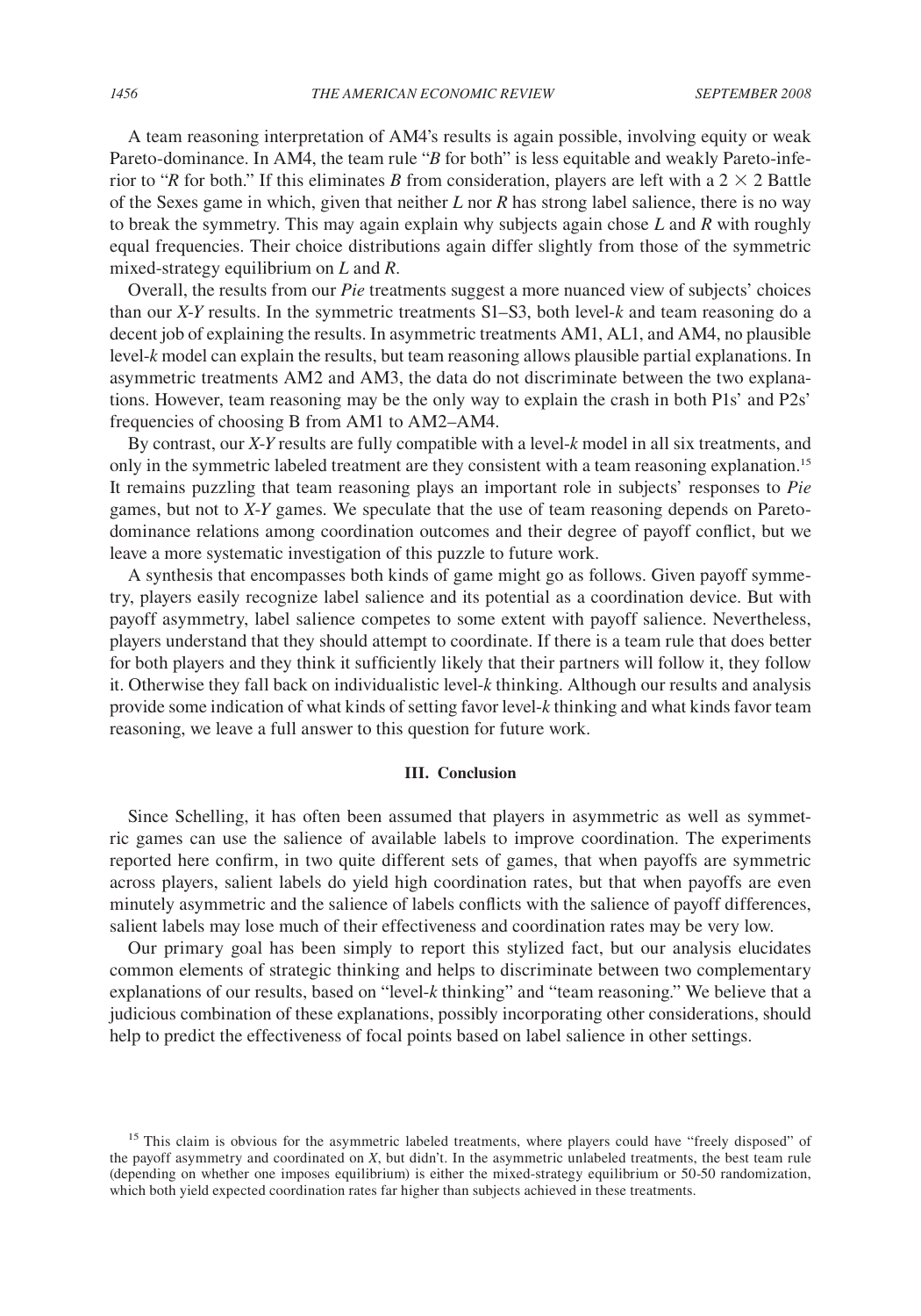#### **REFERENCES**

- **Bacharach, Michael.** 1993. "Variable Universe Games." In *Frontiers of Game Theory*, ed. Kenneth Binmore, Alan Kirman, and Piero Tani, 255–75. Cambridge, MA: MIT Press.
- **Bacharach, Michael, and Michele Bernasconi.** 1997. "The Variable Frame Theory of Focal Points: An Experimental Study." *Games and Economic Behavior*, 19(1): 1–45.
- **Bacharach, Michael, and Dale O. Stahl.** 2000. "Variable-Frame Level-*n* Theory." *Games and Economic Behavior*, 32(2): 220–46.
	- **Bardsley, Nicholas, Judith Mehta, Chris Starmer, and Robert Sugden.** 2006. "The Nature of Salience Revisited: Cognitive Hierarchy Theory versus Team Reasoning." Unpublished.
- **Blume, Andreas.** 2000. "Coordination and Learning with a Partial Language." *Journal of Economic Theory*, 95(1): 1–36.
- **Blume, Andreas, and Uri Gneezy.** 2000. "An Experimental Investigation of Optimal Learning in Coordination Games." *Journal of Economic Theory*, 90(1): 161–72.
	- **Blume, Andreas, and Uri Gneezy.** 2002. "Cognitive Forward Induction and Coordination without Common Knowledge: Theory and Evidence." Unpublished.
	- **Brandts, Jordi, and Charles Holt.** 1993. "Dominance and Forward Induction: Experimental Evidence." In *Research in Experimental Economics*, Vol. 5, ed. R. Mark Isaac, 119–36. Greenwich, CT: JAI Press.
- **Brandts, Jordi, and W. Bentley MacLeod.** 1995. "Equilibrium Selection in Experimental Games with Recommended Play." *Games and Economic Behavior*, 11(1): 36–63.
- **Cachon, Gerard P., and Colin F. Camerer.** 1996. "Loss-Avoidance and Forward Induction in Experimental Coordination Games." *Quarterly Journal of Economics*, 111(1): 165–94.
- **Camerer, Colin F.** 2003. *Behavioral Game Theory: Experiments in Strategic Interaction.* Princeton: Princeton University Press.
- **Camerer, Colin F., and Teck-Hua Ho.** 1998. "Experience-weighted Attraction Learning in Coordination Games: Probability Rules, Heterogeneity, and Time Variation." *Journal of Mathematical Psychology,* 42(2–3): 305–26.
- **Camerer, Colin F., Teck-Hua Ho, and Juin-Kuan Chong.** 2004. "A Cognitive Hierarchy Model of Games." *Quarterly Journal of Economics*, 119(3): 861–98.
- **Cooper, Russell W., Douglas V. DeJong, Robert Forsythe, and Thomas W. Ross.** 1989. "Communication in the Battle of the Sexes Game: Some Experimental Results." *RAND Journal of Economics*, 20(4): 568–87.
- **Cooper, Russell W., Douglas V. DeJong, Robert Forsythe, and Thomas W. Ross.** 1990. "Selection Criteria in Coordination Games: Some Experimental Results." *American Economic Review*, 80(1): 218–33.
- **Cooper, Russell W., Douglas V. DeJong, Robert Forsythe, and Thomas W. Ross.** 1992a. "Communication in Coordination Games." *Quarterly Journal of Economics*, 107(2): 739–71.
- **Cooper, Russell W., Douglas V. DeJong, Robert Forsythe, and Thomas W. Ross.** 1992b. "Forward Induction in Coordination Games." *Economics Letters*, 40(2): 167–72.
- **Cooper, Russell W., Douglas V. DeJong, Robert Forsythe, and Thomas W. Ross.** 1993. "Forward Induction in the Battle-of-the-Sexes Games." *American Economic Review*, 83(5): 1303–16.
- **Costa-Gomes, Miguel A., Vincent P. Crawford, and Bruno Broseta.** 2001. "Cognition and Behavior in Normal-Form Games: An Experimental Study." *Econometrica*, 69(5): 1193–1235.
- **Costa-Gomes, Miguel A., and Vincent P. Crawford.** 2006. "Cognition and Behavior in Two-Person Guessing Games: An Experimental Study." *American Economic Review*, 96(5): 1737–68.
- **Crawford, Vincent P.** 1995. "Adaptive Dynamics in Coordination Games." *Econometrica*, 63(1): 103–43. **Crawford, Vincent P.** 1997. "Theory and Experiment in the Analysis of Strategic Interaction." In *Advances in Economics and Econometrics: Theory and Applications, Seventh World Congress*, Vol. 1, ed. David Kreps and Ken Wallis, 206–42. Cambridge: Cambridge University Press.
- **Crawford, Vincent P.** 1998. "A Survey of Experiments on Communication Via Cheap Talk." *Journal of Economic Theory*, 78(2): 286–98.
- **Crawford, Vincent P., and Bruno Broseta.** 1998. "What Price Coordination? The Efficiency-Enhancing Effect of Auctioning the Right to Play." *American Economic Review*, 88(1): 198–225.
- **Crawford, Vincent P., and Hans Haller.** 1990. "Learning How to Cooperate: Optimal Play in Repeated Coordination Games." *Econometrica*, 58(3): 571–95.
- **Crawford, Vincent P., and Nagore Iriberri.** 2007a. "Fatal Attraction: Salience, Naivete, and Sophistication in Experimental 'Hide-and-Seek' Games." *American Economic Review*, 97(5): 1731–50.
- **Crawford, Vincent P., and Nagore Iriberri.** 2007b. "Level-*k* Auctions: Can a Nonequilibrium Model of Strategic Thinking Explain the Winner's Curse and Overbidding in Private-Value Auctions?" *Econometrica*, 75(6): 1721–70.